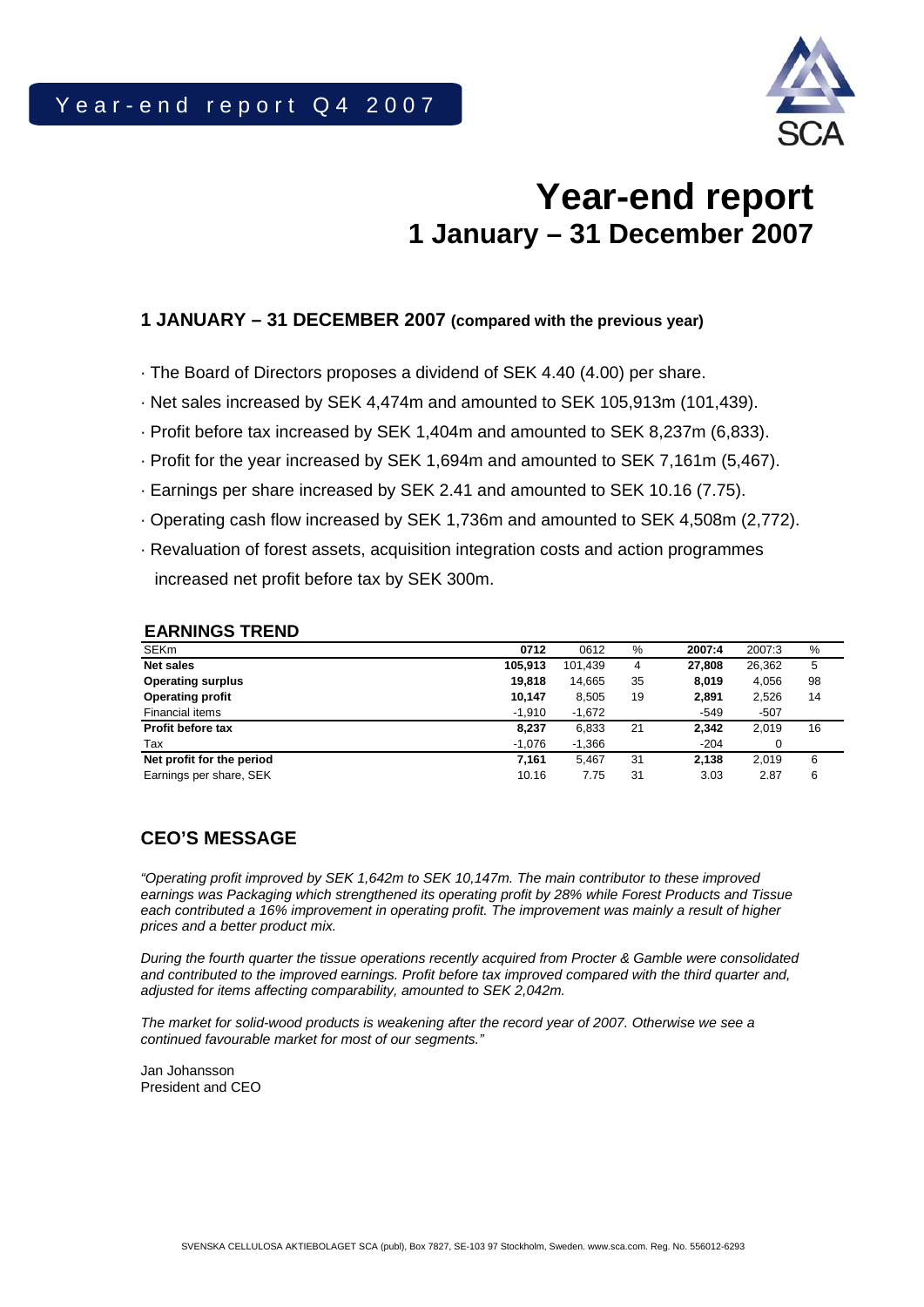#### **SHARE OF NET SALES**







# **EARNINGS TREND FOR THE GROUP**

| 0712      | 0612      |    | 2007:4    | 2007:3    | %  |
|-----------|-----------|----|-----------|-----------|----|
| 105,913   | 101,439   | 4  | 27,808    | 26,362    | 5  |
| $-86,095$ | $-86,774$ |    | $-19,789$ | $-22,306$ |    |
| 19,818    | 14,665    | 35 | 8,019     | 4,056     | 98 |
| $-9,720$  | $-6,185$  |    | $-5,143$  | $-1,542$  |    |
| 49        | 25        |    | 15        | 12        |    |
| 10,147    | 8,505     | 19 | 2,891     | 2,526     | 14 |
| $-1,910$  | $-1,672$  |    | $-549$    | $-507$    |    |
| 8,237     | 6,833     | 21 | 2,342     | 2,019     | 16 |
| $-1,076$  | $-1,366$  |    | $-204$    | 0         |    |
| 7,161     | 5,467     | 31 | 2,138     | 2,019     | 6  |
|           |           |    |           |           |    |
|           |           |    |           |           |    |
| 10.16     | 7.75      | 31 | 3.03      | 2.87      | 6  |
|           |           |    |           |           |    |
| 18.7      | 14.5      |    | 28.8      | 15.4      |    |
| 9.6       | 8.4       |    | 10.4      | 9.6       |    |
| $-1.8$    | $-1.6$    |    | $-2.0$    | $-1.9$    |    |
| 7.8       | 6.8       |    | 8.4       | 7.7       |    |
| $-1.0$    | $-1.3$    |    | $-0.7$    | 0.0       |    |
| 6.8       | 5.5       |    | 7.7       | 7.7       |    |
|           |           |    | $\%$      |           |    |

#### **OPERATING PROFIT PER BUSINESS AREA**

| <b>SEKm</b>            | 0712   | 0612   | %  | 2007:4 | 2007:3 | %     |
|------------------------|--------|--------|----|--------|--------|-------|
| Personal Care          | 2.960  | 2.799  | 6  | 781    | 742    | 5     |
| Tissue                 | 1,724  | .490   | 16 | 508    | 464    | 9     |
| Packaging              | 2.651  | 2.072  | 28 | 692    | 648    |       |
| <b>Forest Products</b> | 2.870  | 2.475  | 16 | 691    | 766    | $-10$ |
| Other                  | -58    | $-331$ |    | 219    | -94    |       |
| Total                  | 10.147 | 8.505  | 19 | 2.891  | 2.526  | 14    |

### **OPERATING CASH FLOW PER BUSINESS AREA**

| <b>SEKm</b>            | 0712   | 0612   | %   | 2007:4 | 2007:3 | %     |
|------------------------|--------|--------|-----|--------|--------|-------|
| Personal Care          | 2,933  | 2.984  | -2  | 1.220  | 415    | 194   |
| <b>Tissue</b>          | 2.485  | 1.101  | 126 | 321    | 1.436  | -78   |
| Packaging              | 1.055  | 324    | 226 | 566    | 582    | -3    |
| <b>Forest Products</b> | 2,249  | 2.549  | -12 | 395    | 922    | -57   |
| Other                  | $-595$ | $-654$ |     | $-263$ | $-271$ |       |
| <b>Total</b>           | 8,127  | 6,304  | 29  | 2.239  | 3.084  | $-27$ |

### **KEY RATIOS**

|                               | 0712 | 0612 | 2007:4 | 2007:3 |  |
|-------------------------------|------|------|--------|--------|--|
| Debt/equity ratio             | 0.58 | 0.62 | 0.58   | 0.53   |  |
| Debt payment capacity, %      | 35   | 29   | 35     | 35     |  |
| Return on capital employed, % |      |      |        |        |  |
| Return on equity, %           | 12   |      | 14     | 13     |  |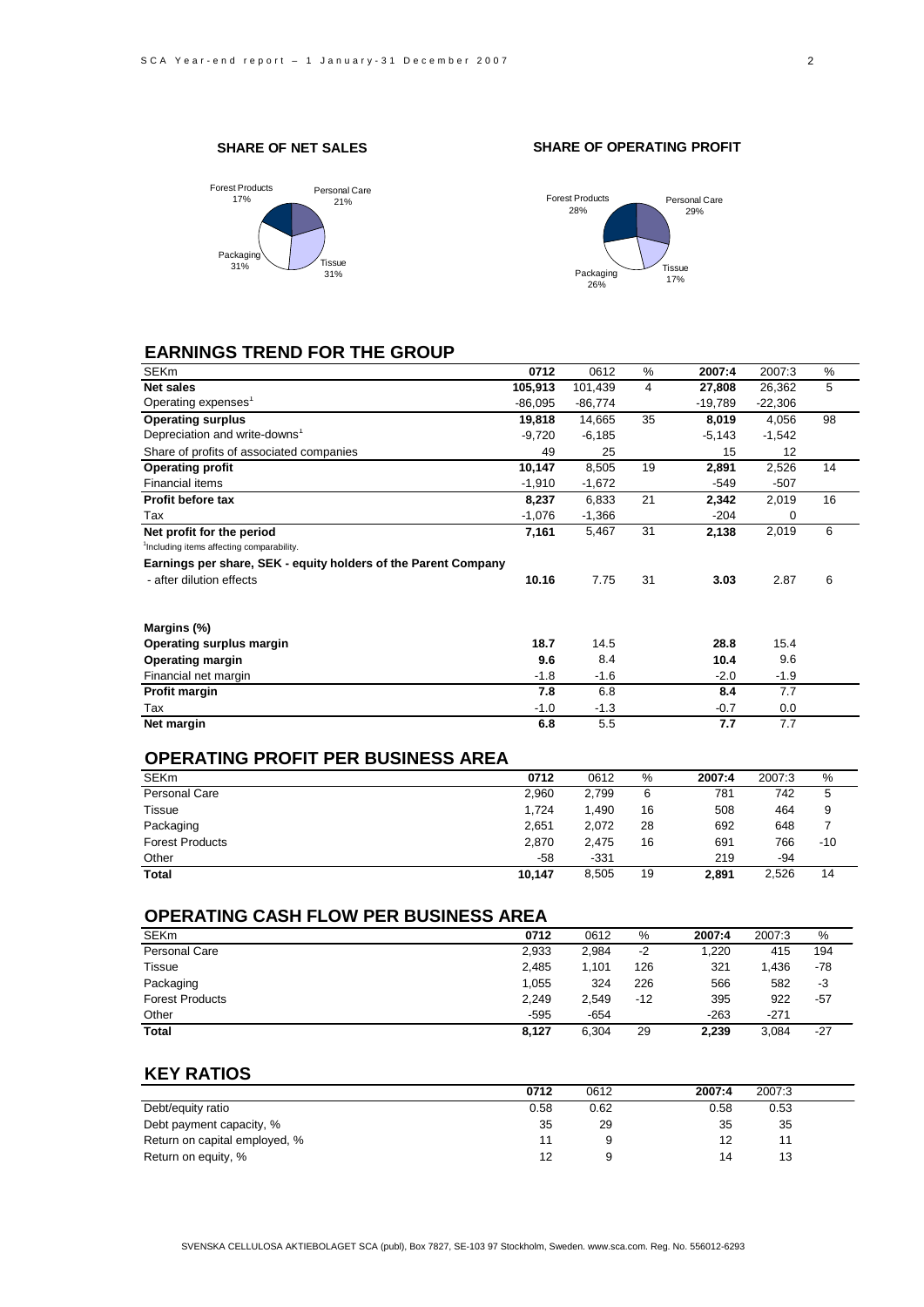Development compared with the previous year:



**Packaging** Net sales: +1% Operating profit: +28%



**Forest Products**  Net sales: +6% Operating profit: +16%



**Tissue**  Net sales: +6% Operating profit: +16%



**Personal Care**  Net sales: +4% Operating profit: +6%

# **GROUP**

Net sales increased by SEK 4,474m compared with the previous year and amounted to SEK 105,913m (101,439). Higher prices, primarily for corrugated board, but also for tissue and solid-wood products, and higher volumes and acquisitions increased net sales by 8% or SEK 8,600m. Net sales were negatively affected by divestments by 3% and by exchange rate fluctuations by 1%. Profit before tax improved by SEK 1,404m or 21% and amounted to SEK 8,237m (6,833). Earnings were affected positively by the revaluation of the Group's forest assets by SEK 5,173m, and negatively by integration costs for acquired companies and efficiency enhancements of SEK 4,873m. These items were reported in the fourth quarter which led to a net increase in profit before tax of SEK 300m. The corresponding increase after tax was SEK 253m.

Compared with the third quarter of 2007, net sales rose by SEK 1,446m and amounted to SEK 27,808m. The increase is an effect of acquisitions and continued price increases for corrugated board and tissue in North America as well as improved volumes for incontinence products to the healthcare sector. Profit before tax increased by SEK 323m and amounted to SEK 2,342m (2,019). Adjusted for items affecting comparability, profit amounted to SEK 2,042m, which is somewhat better than the previous quarter.

## **CASH FLOW AND FINANCING**

Operating cash surplus increased by SEK 1,163m and amounted to SEK 15,286m compared with SEK 14,123m in the previous year. High tied-up working capital had a negative effect on operating cash flow of SEK 1,299m (794). The increase in working capital was greatest within Packaging and is primarily an effect of higher accounts receivable due to implemented price increases. Current capital expenditures were somewhat lower than in the previous year and amounted to approximately 5% of net sales. The operating cash flow improved by SEK 1,823m to SEK 8,127m (6,304).

Financial items increased by SEK 238m and amounted to SEK -1,910m. A lower net debt and higher dividends received did not compensate for higher interest rates. Tax payments were slightly lower than in the same period in the previous year and amounted to SEK 1,719m (1,770). Cash flow from current operations, i.e. before dividend and strategic investments, improved by SEK 1,736m and amounted to SEK 4,508m (2,772).

Strategic investments and acquisitions amounted to SEK 5,887m (1,258), of which SEK 3,289m related to the first part-payment for the acquisition of Procter & Gamble's European tissue operations, and SEK 330m related to the holding in the Chinese tissue company Vinda. Investments included rebuilding the testliner machines in Lucca, Italy, and Aschaffenburg, Germany, as well as construction of a tissue plant outside Moscow, Russia. Divestments during the period amounted to SEK 2,852m, mainly attributable to the packaging operations in North America. Dividend to shareholders amounted to SEK 2,807m. A dividend of SEK 131m was paid to the minority shareholders in SCA Hygiene Products AG during the year. Net cash flow was SEK -1,411m (-1,008).

Net debt at year-end amounted to SEK 37,368m, an increase of SEK 969m since the start of the year. A negative net cash flow of SEK 1,411m and negative exchange rate fluctuations of SEK 571m due to the weakening of the Swedish krona were offset by remeasurements according to IAS 19 for pensions and IAS 39 for financial instruments, which had a combined a positive effect of SEK 1,013m, most of which was attributable to pensions. The debt/equity ratio improved and amounted to 0.58 (0.62). The debt payment capacity improved to 35% (29).

### **EQUITY**

Consolidated equity increased during the year by SEK 5,316m to SEK 64,279m. Net profit for the year, and the effects of remeasurements according to IAS 19 for pensions and IAS 39 for financial instruments, increased equity by SEK 7,161m and SEK 673m respectively. Dividends amounted to SEK 2,939m while exchange rate fluctuations increased equity by SEK 421m. Return on equity amounted to 12% (9).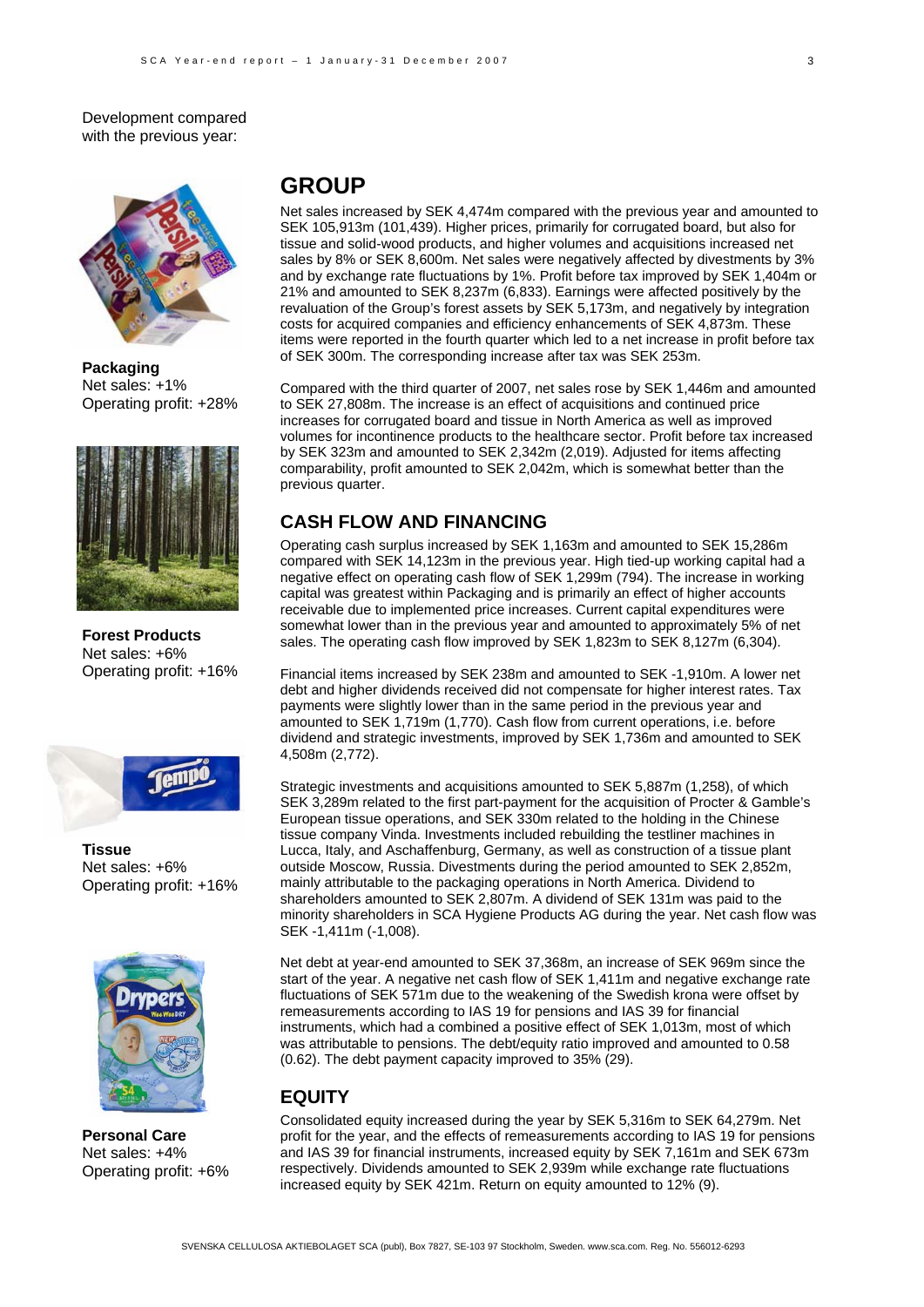### **PERSONNEL**

At year-end the average number of employees was 50,000 compared with approximately 51,000 in the previous year.

#### **EFFICIENCY ENHANCEMENT PROGRAMME**

Additional savings from the efficiency programme started in 2005 affected earnings by SEK 20m in the fourth quarter. Total savings in the fourth quarter amounted to approximately SEK 390m, which corresponds to an annual rate of nearly SEK 1,600m. This means that the planned savings of SEK 1,550m have been achieved and further information about these measures will not be provided. Measures decided during the fourth quarter are reported on page 6.

### **TAX**

Reductions in corporate tax in Germany to start in 2008 were decided at the start of the third quarter. As well as a future lower tax expense, there was a one-time effect of SEK 454m due to revaluation of deferred tax liabilities, which reduced the tax expense in the third quarter.

As a result of investments in Poland, SCA is entitled to a future tax deduction of SEK 212m, which reduced the tax expense for the year. Tax reductions in some countries, such as Italy, led to a revaluation of deferred tax liabilities by a total of SEK 77m. These items thus reduced the tax expense in the fourth quarter by SEK 289m.

### **ACQUISITIONS AND DIVESTITURES**

#### **First nine months of the year**

Payment was received for the North American packaging operations, SEK 2,826m, and the operations were deconsolidated on 7 March.

SCA acquired 20% of the Chinese tissue company Vinda for SEK 330m. The company was listed in July in conjunction with a new issue which reduced SCA's stake in the company to 14%.

A joint venture (50/50) was established with Godrej Consumer Products Ltd for manufacture and sales of baby diapers and feminine care products in India, Nepal and Bhutan.

In May, SCA acquired the British company Severn Timber, which supplies valueadded wood products to the British builders' merchant market.

In July, a final decision was issued in the ten-year old valuation dispute between the minority shareholders in PWA (now SCA Hygiene Products AG) and SCA. The higher value and raised dividend meant that during the autumn SCA paid an additional purchase price of SEK 490m and retroactively increased dividends to minority shareholders by a total of SEK 131m.

SCA and the Norwegian energy company Statkraft concluded an agreement to form a joint venture to invest in wind power in northern Sweden, where SCA will grant land while Statkraft will be responsible for investment. The plans involve production of 2,800 GWh of wind power electricity annually divided among seven wind power farms.

#### **Fourth quarter**

SCA formed a joint venture (50/50) with the Jordan-based industrial group Nuqul. The new company will manufacture and sell feminine care products in the Middle East and Egypt. The purchase price for the 50% stake is SEK 127m.

In September, the European competition authorities approved SCA's acquisition of Procter & Gamble's (P&G) European tissue operations. This is an assets and liabilities acquisition and relates to P&G's operations and facilities in Witzenhausen and Neuss, Germany, Lucca, Italy, Manchester, England, and Orleans, France. The acquisition includes the Tempo brand, the market leader within handkerchiefs in Western Europe and Hong Kong.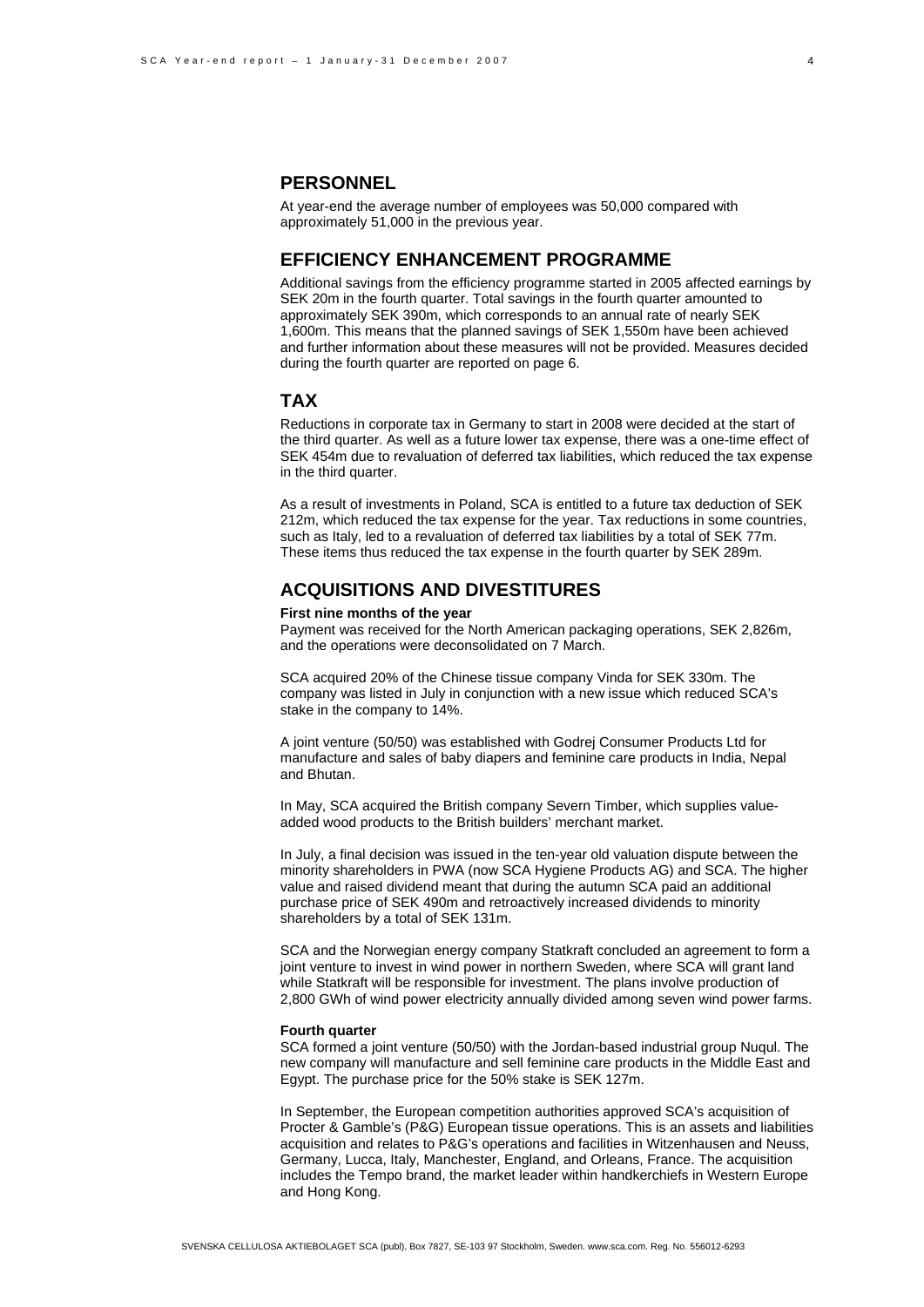The acquisition will be made in three parts and the total purchase price amounts to approximately SEK 4,725m. The first part-acquisition relating to brands, the plants in Germany and Italy, and the operations in Hong Kong, was paid on 1 October and amounted to SEK 3,047m. The remaining two part-acquisitions, totalling approximately SEK 1,688m, relating to the plants in England and France, will take place once certain technical adjustments to these facilities have been carried out. This is expected to take place during the first half of 2008.

A preliminary acquisition balance sheet was prepared, see page 18, after the first partacquisition which amounted to SEK 3,047m, which including acquisition costs of SEK 145m amounted to SEK 3,192m. The acquired net assets are valued at SEK 2,539m and preliminarily goodwill is assessed as amounting to SEK 653m. As a result of this acquisition, SCA can improve profitability through synergies within sales and marketing and an improved production structure. The synergies from the acquisition are expected to have a full effect after three years when they will amount to approximately SEK 700m. The acquisition includes approximately 1,100 employees.

As of 1 October, the sales from all five facilities are consolidated. Net sales amounted to SEK 1,078m in the fourth quarter. Operating profit for the fourth quarter was SEK 62m, but was affected by the fact that SCA purchased the products from the two P&G plants not yet acquired.

Since this is an acquisition of assets and liabilities, SCA does not have insight into the history of the operations taken over and therefore what the full-year effect would have been if the acquisition had been made on 1 January 2007. SCA's assessment of net sales for 2007 amounts to approximately SEK 4,300m.

In order to meet the European Commission's conditions for its approval of the deal, SCA concluded an agreement for the sale of the Softis brand together with related patents and machines to the Italian tissue company Sofidel. Both the European Commission and the German Federal Cartel Office have approved this transfer which was completed in the first quarter of 2008. The sale also includes a right for Sofidel to use the Zewa brand under licence for three years. SCA will also continue to be entitled to sell Softis outside Germany and Austria in perpetuity.

#### **CAPITAL EXPENDITURES**

#### **First nine months of the year**

A decision was made to invest in a second tissue machine in Barton, Alabama, USA. The investment amounts to approximately SEK 1,000m.

A decision was made to invest in a new tissue plant south of Moscow, Russia. The investment amounts to approximately SEK 615m.

In Nantes, France, approximately SEK 425m is being invested in a new corrugated board plant. Approximately SEK 129m is being invested in two corrugated board plants in Poland. In Romania, approximately SEK 92m is being invested to upgrade an existing facility into a fully integrated corrugated board plant.

SCA is investing approximately SEK 137m in a new packaging plant in Suzhou, China, and approximately SEK 82m in the construction of a packaging plant in Nanjing, China.

SCA is investing approximately SEK 800m in the paper mill in Ortviken, Sweden, where production of mechanical pulp will be expanded. The new equipment is scheduled to be installed and in operation in spring 2009.

During the year SCA invested SEK 1,089m in extended capacity and improved technology in response to increased demand for personal care products.

#### **Fourth quarter**

A decision was made to invest in additional converting capacity for the tissue plant south of Moscow, Russia. The investment amounts to approximately SEK 152m.

# **OTHER EVENTS DURING THE FOURTH QUARTER**

SVENSKA CELLULOSA AKTIEBOLAGET SCA (publ), Box 7827, SE-103 97 Stockholm, Sweden. www.sca.com. Reg. No. 556012-6293 In the fourth quarter, SCA conducted a review of the valuation of its forest assets and made the assessment that timber prices, following price increases during the year, will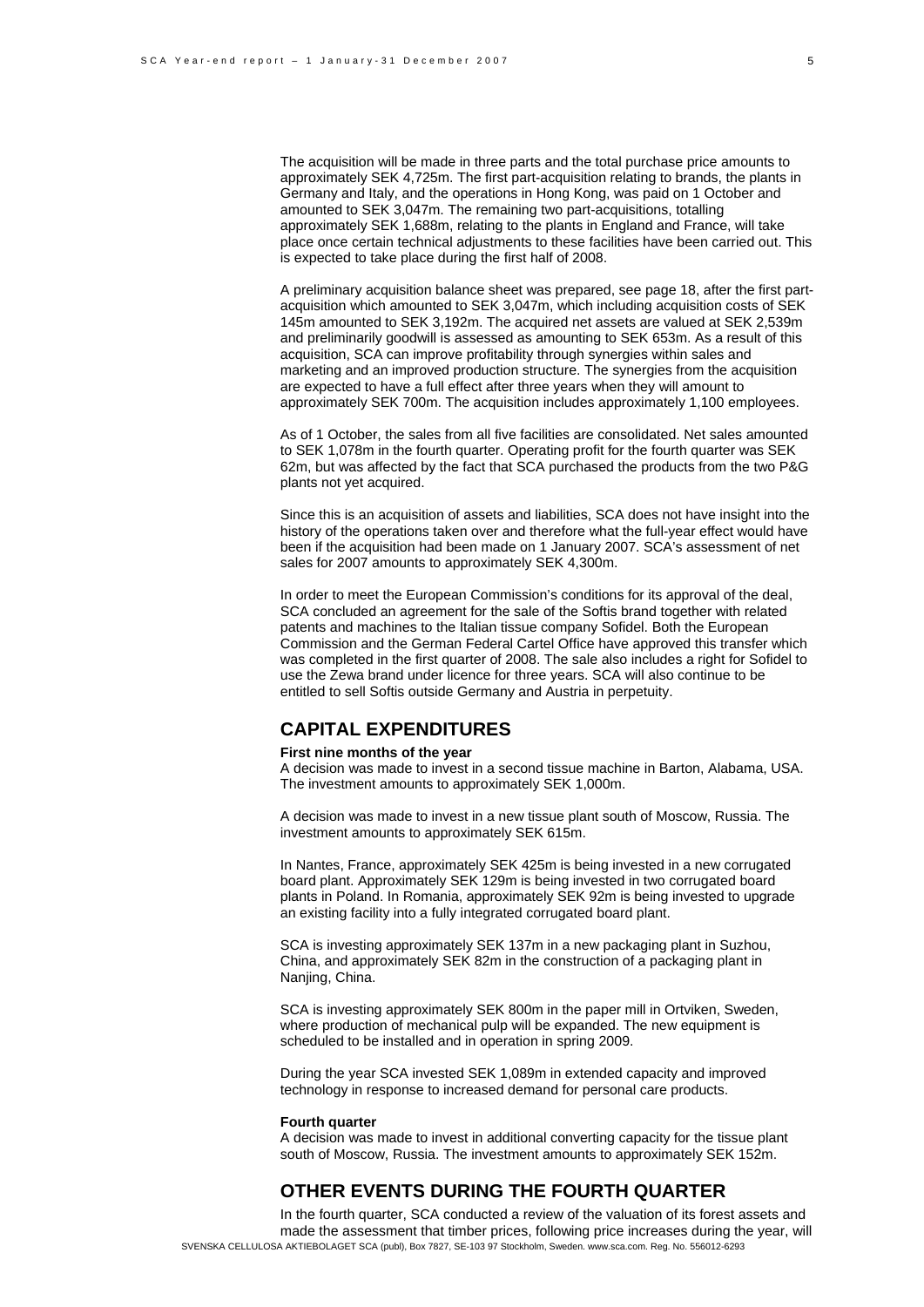in the long term remain at a higher level than was previously assumed. The new valuation amounts to SEK 23,255m before tax, an increase of SEK 5,173m and is based on higher timber prices but an unchanged discount rate of 6.25%.

In addition to coordination and efficiency improvement measures in conjunction with integration of the P&G acquisition, SCA is carrying out a number of actions designed to enhance competitiveness in the rest of the tissue operations as well as within Packaging and Forest Products. Including integration costs for the P&G acquisition, total costs amount to SEK 4,873m, of which impairments account for SEK 3,542m, SEK 111m for impairments of current assets, and cash expenditure for SEK 1,220m. The improvement in earnings will have full effect after three years when it will amount to approximately SEK 1,400m per year, including synergies from the P&G acquisition.

#### **DIVIDEND**

The Board of Directors proposes a dividend of SEK 4.40 (4.00) SEK per share or SEK 3,090m (2,807). The Board is of the opinion that the proposed dividend provides scope for the Group to fulfil its obligations and carry out necessary investment. The proposal represents an increase of 10% over the previous year and comprises 43% of earnings per share. Dividend growth over the past 10-year period will then amount to 9%. The record date for entitlement to receive dividends is proposed as 11 April 2008.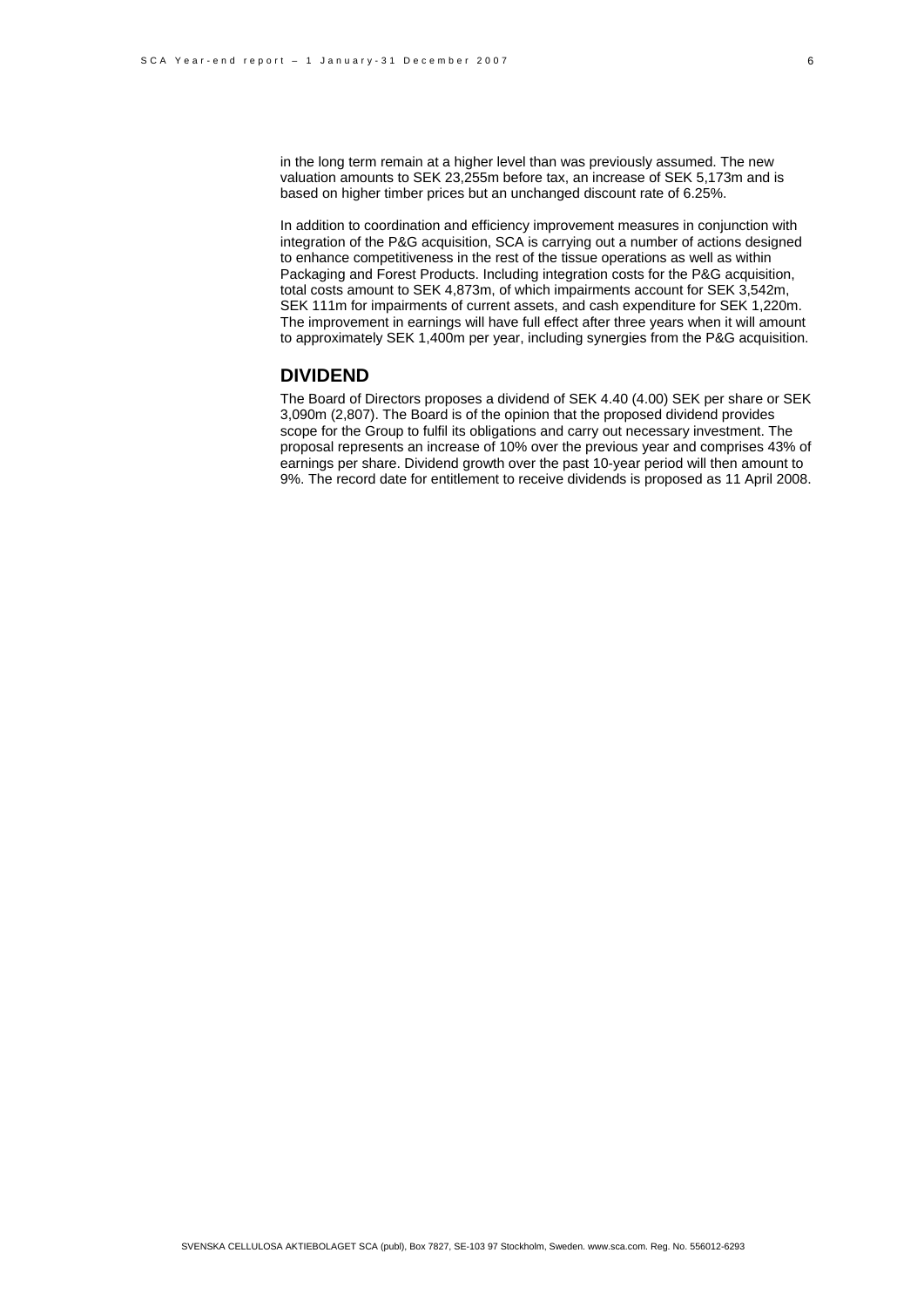

**Share of group, operating profit**





**Operating profit and margin**



#### **Deviations, operating profit (%)**

| 0712 vs. 0612 |        |
|---------------|--------|
| Price/mix     | 8%     |
| Volume        | 17%    |
| Raw material  | $-5%$  |
| Energy        | 0%     |
| Currency      | $-1%$  |
| Other         | $-13%$ |
|               |        |

#### **Deviations, operating profit (%) 2007:4 vs. 2007:3** 5%

| 2007.4 VS. 2007.3 | J 70  |
|-------------------|-------|
| Price/mix         | 5%    |
| Volume            | 10%   |
| Raw material      | $-3%$ |
| Energy            | 0%    |
| Currency          | $-1%$ |
| Other             | $-6%$ |

# **PERSONAL CARE**

**Net sales amounted to SEK 22,101m which was 4% higher than in the previous year. Increased volumes and higher prices improved net sales by 5%** 

### **MARKET**

SCA retained or increased its market shares in relevant markets. Sales of incontinence care products to the retail sector increased by double figures, while sales to the healthcare sector were negatively affected by changed purchasing patterns in significant markets such as Russia and Hungary. The strong sales increase for baby diapers in 2006 meant that SCA reached full capacity utilization in Europe and the sales increase in 2007 was therefore considerably lower. SCA's Libero brand continued to perform well in the Nordic region and Russia. Joint ventures were formed during the year for sales of baby diapers (India) and feminine care products (Middle East).

### **OPERATIONS**

#### **January – December (compared with the previous year)**

Net sales increased by SEK 829m and amounted to SEK 22,101m compared with SEK 21,272m in the previous year. The sales increase is primarily an effect of increased volumes of incontinence products to the European retail market where sales rose 13%. During the year sales in South America also increased for feminine care products and baby diapers. Sales of baby diapers also increased in Malaysia. Exchange rate fluctuations reduced net sales by 1%.

Operating profit improved by SEK 161m and amounted to SEK 2,960m (2,799). Increasing volumes and higher prices improved operating profit by SEK 487m and SEK 214m respectively, or together 25%. Volume and price improvements were offset by increased costs for continued expansion in new markets in the form of marketing and organizational build up (reported under Other in the deviations analysis) as well as higher production costs, mainly due to rising raw material costs. Exchange rate fluctuations decreased operating profit by 1%.

Operating cash surplus amounted to SEK 3,960m (3,778) and operating cash flow was SEK 2,933m (2,984). An improved operating cash surplus was offset by higher tied-up working capital and slightly higher net current capital expenditures.

#### **Fourth quarter (compared with the previous quarter)**

Sales of incontinence products to the healthcare sector developed well during the quarter. Sales to the retail trade also increased in the fourth quarter, driven by high sales of baby diapers in the Nordic region and Russia.

The product mix improved compared with the previous quarter, which was partly an effect of a higher proportion of pant diapers sold under own brands. Volume and product mix developed well during the quarter while manufacturing costs increased, due among other things to the switch to new technology in production of baby diapers. Marketing costs rose slightly during the quarter.

#### **BUSINESS AREA PERSONAL CARE**

| <b>SEKm</b>                 | 0712   | 0612   | % | 2007:4 | 2007:3 | % |
|-----------------------------|--------|--------|---|--------|--------|---|
| Net sales                   | 22.101 | 21.272 | 4 | 5.706  | 5.510  | 4 |
| Operating surplus           | 3.955  | 3.775  | 5 | 1.036  | 995    | 4 |
| Operating profit            | 2.960  | 2.799  | 6 | 781    | 742    | 5 |
| Operating surplus margin, % | 17.9   | 17.7   |   | 18.2   | 18.1   |   |
| Operating margin, %         | 13.4   | 13.2   |   | 13.7   | 13.5   |   |
| Volume grow th, %           | 4.5    | 8.4    |   | 3.2    | $-0.3$ |   |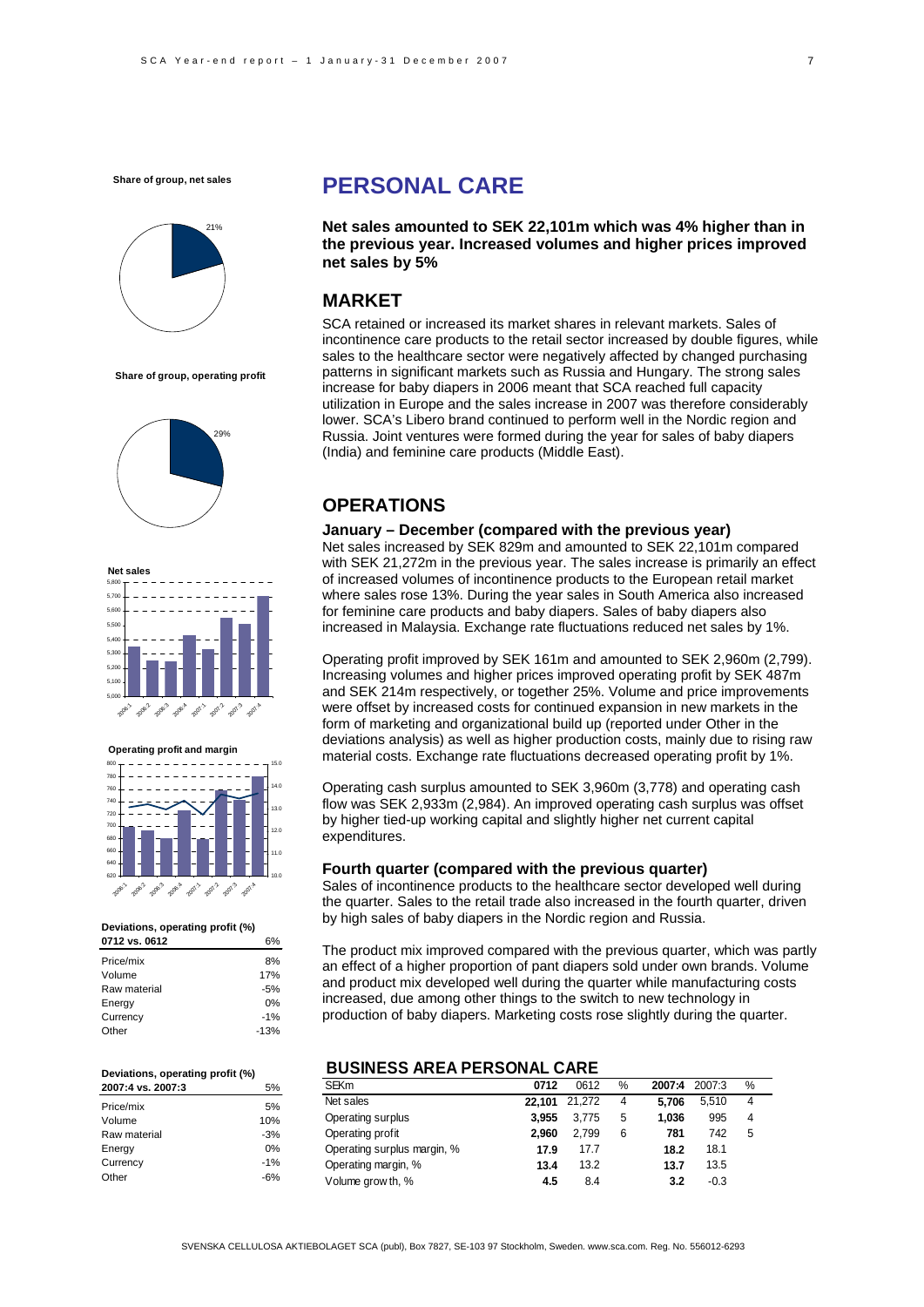**Share of group, net sales**



**Share of group, operating profit**





**Operating profit and margin** 600



### **Deviations, operating profit (%)**

| 0712 vs. 0612 | 16%    |
|---------------|--------|
| Price/mix     | 82%    |
| Volume        | 7%     |
| Raw material  | $-49%$ |
| Energy        | 6%     |
| Currency      | $-3%$  |
| Other         | $-27%$ |
|               |        |

#### **Deviations, operating profit (%) 2007:4 vs. 2007:3** 9%

| ັ້     |
|--------|
| 21%    |
| 3%     |
| $-4%$  |
| $-16%$ |
| $-2%$  |
| 7%     |
|        |

# **TISSUE**

**Net sales amounted to SEK 33,332m and increased by 6% compared with the previous year. Prices improved by 4% and volumes rose 5% while exchange rate fluctuations offset this improvement.** 

### **MARKET**

In line with the new strategy for the European tissue market, SCA deliberately prioritized more profitable segments of the market during the year as well as putting price before volume. This meant that volume on Europe remained at the same level as in the previous year. Customer and product mix developed well for AFH tissue. In the US, volume development for AFH tissue was strong during the year but weakened to some extent towards the year-end. The Tork brand was launched in the US in the fourth quarter.

#### **OPERATIONS**

#### **January – December (compared with the previous year)**

Net sales increased by SEK 1,996m and amounted to SEK 33,332m compared with SEK 31,336m in the previous year. Price increases in Europe averaged approximately 5%. The acquisition of P&G's European tissue operations increased sales by 4%. In North America and Mexico, price and volume improvements were offset by negative exchange rate fluctuations. In total, exchange rate effects had a negative impact on net sales of approximately SEK 800m or nearly 3%.

Operating profit rose SEK 234m and amounted to SEK 1,724m (1,490), an increase of 16% compared with the previous year. Higher prices in Europe, North America and Latin America and the effects of the acquisition from P&G and lower energy costs were offset by higher raw material costs. Exchange rate fluctuations cut operating profit by 3%. Increased depreciation, temporarily lower capacity utilization in North America due to a major rebuilding, higher selling costs and the effects of the P&G acquisition are reported under Other in the deviations analysis.

Operating cash surplus amounted to SEK 3,926m (3,528) and operating cash flow was SEK 2,485m (1,101). An improved operating cash surplus combined with lower tied-up working capital and lower expenditures for the ongoing efficiency programmes as well as lower current capital expenditures contributed to the improvement.

#### **Fourth quarter (compared with the previous quarter)**

Sales increased during the fourth quarter primarily due to the acquisition of P&G's European tissue operations. A good volume trend in Europe was offset by seasonally lower volumes in North America. In North America and Mexico, higher prices were partly offset by negative exchange rate effects.

The earnings improvement in the fourth quarter amounted to 9%, mainly an effect of the acquisition from P&G. Other positive factors were a strong volume trend in Europe and an improved result for the American operations, driven by price increases and product mix improvements. Energy costs increased during the fourth quarter as did selling costs.

#### **BUSINESS AREA TISSUE**

| <b>SEKm</b>                 | 0712  | 0612          | %  | 2007:4 | 2007:3 | %  |  |
|-----------------------------|-------|---------------|----|--------|--------|----|--|
| Net sales                   |       | 33,332 31,336 | 6  | 9.343  | 8.204  | 14 |  |
| Operating surplus           | 3.949 | 3.631         | 9  | 1.092  | 1.022  |    |  |
| Operating profit            | 1.724 | 1.490         | 16 | 508    | 464    | 9  |  |
| Operating surplus margin, % | 11.8  | 11.6          |    | 11.7   | 12.5   |    |  |
| Operating margin, %         | 5.2   | 4.8           |    | 5.4    | 5.7    |    |  |
| Volume grow th, %           | 4.7   | 1.7           |    | 13.2   | 1.6    |    |  |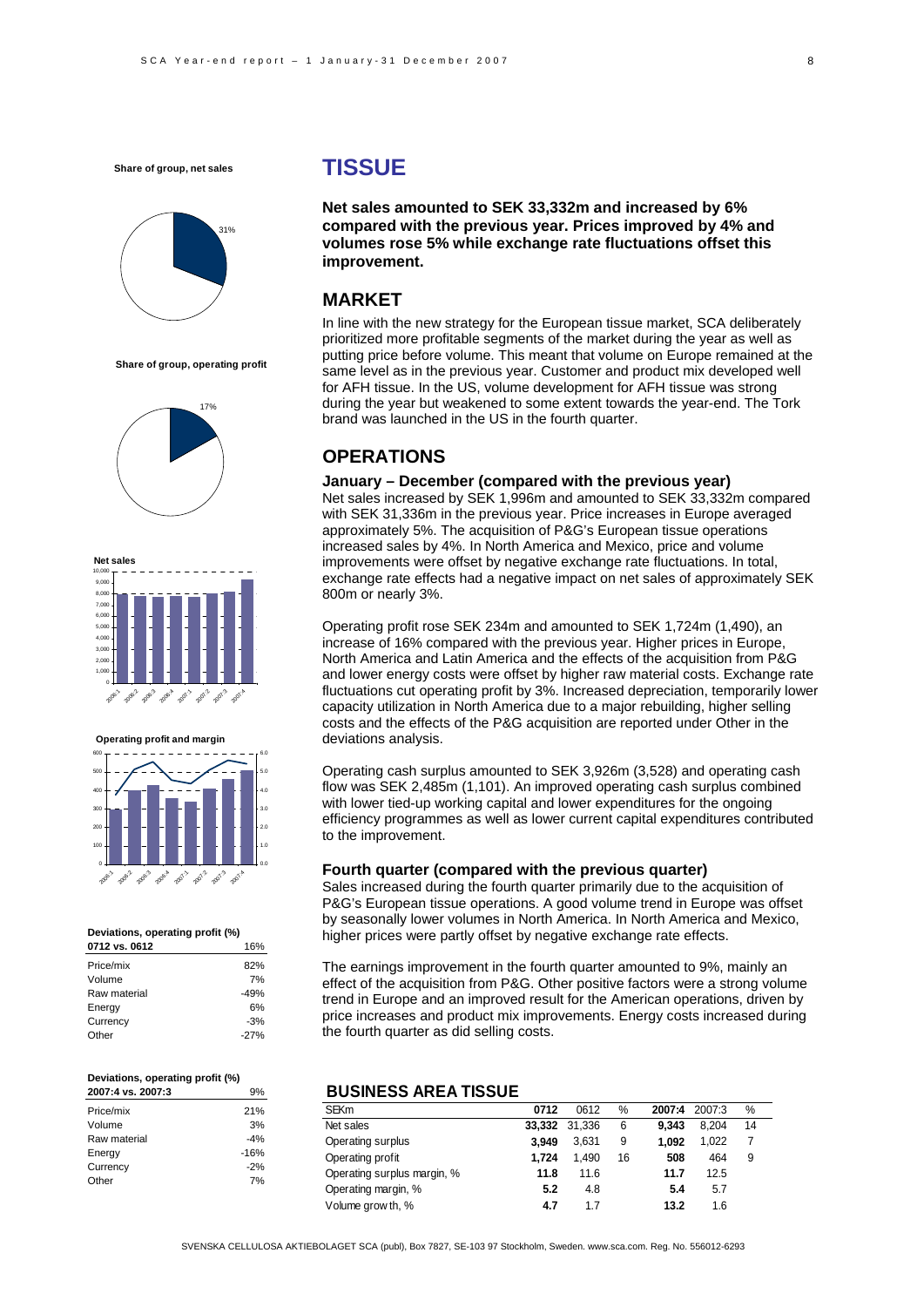**Share of group, net sales**



**Share of group, operating profit**







#### **Deviations, operating profit (%)**

| 0712 vs. 0612 | 28%    |
|---------------|--------|
| Price/mix     | 83%    |
| Volume        | 10%    |
| Raw material  | $-48%$ |
| Energy        | 3%     |
| Currency      | 0%     |
| Other         | $-20%$ |

| Deviations, operating profit (%) |       |  |  |  |
|----------------------------------|-------|--|--|--|
| 2007:4 vs. 2007:3                | 7%    |  |  |  |
| Price/mix                        | 17%   |  |  |  |
| Volume                           | $-4%$ |  |  |  |
| Raw material                     | $-7%$ |  |  |  |
| Energy                           | $-5%$ |  |  |  |
| Currency                         | 0%    |  |  |  |
| Other                            |       |  |  |  |

# **PACKAGING**

**Net sales amounted to SEK 33,728m, an increase of 10% compared with the previous year, adjusted for the sale of the North American packaging operations. Higher corrugated board prices in Europe contributed SEK 1,695m.** 

### **MARKET**

Demand for corrugated board in Western Europe, above all in Germany, was good in 2007 and market growth for the full year was approximately 2%. SCA saw strong growth in consumer and display packaging segments, among others. Good demand enabled price increases and SCA achieved price increases for corrugated board of approximately 8% for the full year.

### **OPERATIONS**

#### **January – December (compared with the previous year)**

Net sales increased by SEK 375m and amounted to SEK 33,728m compared with SEK 33,353m in the previous year. Adjusted for the sale of the North American packaging operations, net sales rose 10%. The rise is mainly explained by implementation of price increases for corrugated board as well as higher sales of consumer and display packaging. Exchange rate fluctuations had a marginal impact on net sales.

Operating profit increased by SEK 579m and amounted to SEK 2,651m (2,072), an increase of 28%. The improvement is due to higher prices, somewhat higher volumes and lower energy costs while raw material costs increased. Exchange rate fluctuations had a marginal impact on earnings. The item Other in the deviations analysis includes the effects of divestments, depreciation, personnel costs and maintenance costs.

Operating cash surplus amounted to SEK 4,041m (3,647) and operating cash flow was SEK 1,055m (324). A higher operating cash surplus and lower expenditure for the ongoing efficiency programmes were offset by higher tied-up working capital.

#### **Fourth quarter (compared with the previous quarter)**

Net sales increased by 1% during the quarter. In the fourth quarter the operations in Southern Europe showed high volumes and implemented price increases have now had a full effect.

Operating profit improved by 7% with continued price increases in all regions. Raw material and energy costs increased during the quarter.

#### **BUSINESS AREA PACKAGING**

| <b>SEKm</b>                                | 0712   | 0612   | %  | 2007:4 | 2007:3 | ℅  |
|--------------------------------------------|--------|--------|----|--------|--------|----|
| Net sales                                  | 33,728 | 33,353 | 1  | 8.494  | 8.434  | 1  |
| Operating surplus                          | 4.212  | 3.754  | 12 | 1.102  | 1.044  | 6  |
| Operating profit                           | 2.651  | 2,072  | 28 | 692    | 648    |    |
| Operating surplus margin, %                | 12.5   | 11.3   |    | 13.0   | 12.4   |    |
| Operating margin, %                        | 7.9    | 6.2    |    | 8.1    | 7.7    |    |
| <b>Deliveries</b>                          |        |        |    |        |        |    |
| - Liner products, ktonnes                  | 2.342  | 2.404  | -3 | 567    | 583    | -3 |
| - Corrugated board, million m <sup>2</sup> | 4.433  | 4,375  | 1  | 1.105  | 1.084  | 2  |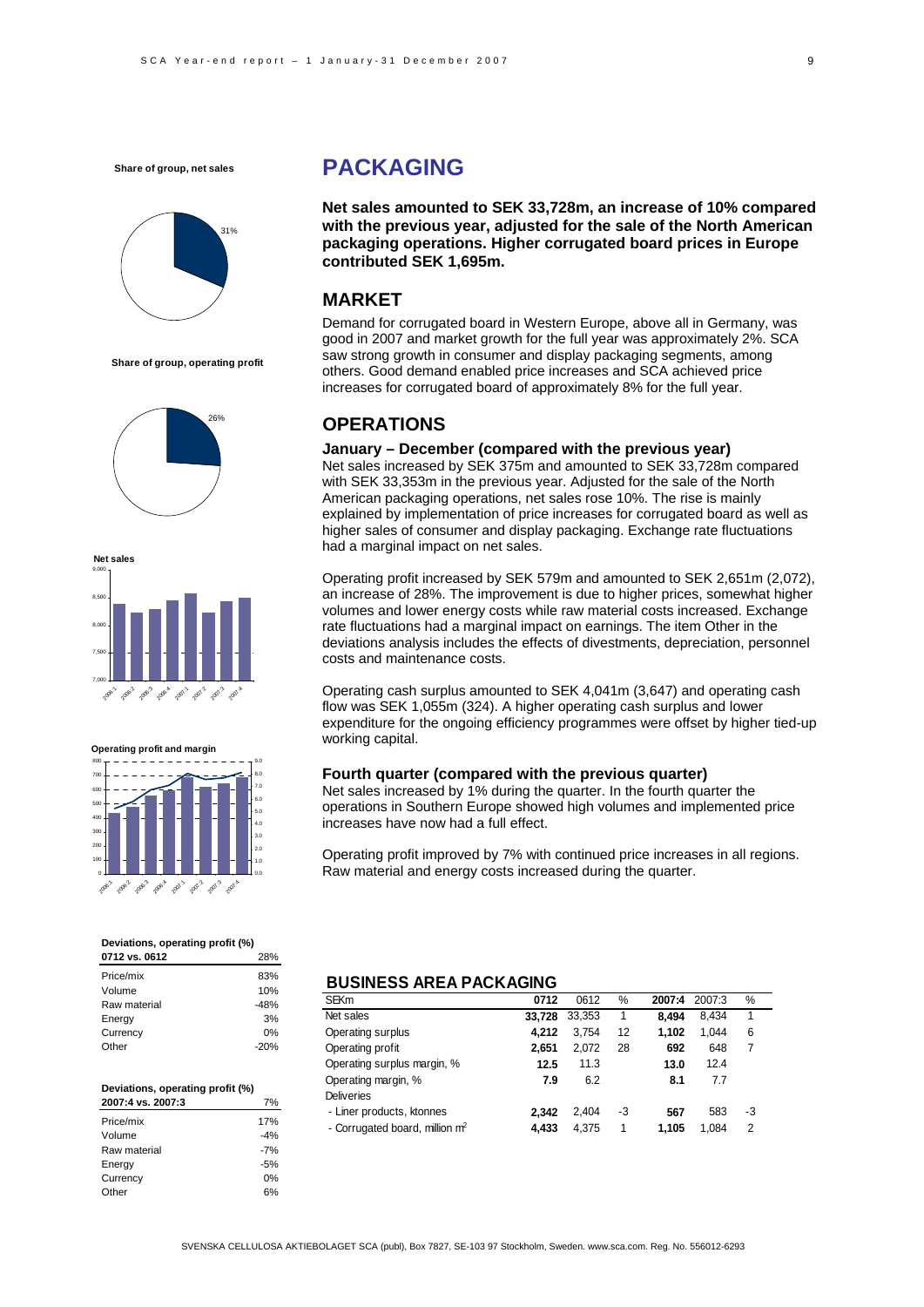**Share of group, net sales**



**Share of group, operating profit**





**Operating profit and margin**

| 900    |        |        |        |        |        |        |        | 18.0 |
|--------|--------|--------|--------|--------|--------|--------|--------|------|
| 800    |        |        |        |        |        |        |        | 16.0 |
| 700    |        |        |        |        |        |        |        | 14.0 |
| 600    |        |        |        |        |        |        |        | 12.0 |
| 500    |        |        |        |        |        |        |        | 10.0 |
| 400    |        |        |        |        |        |        |        | 8.0  |
| 300    |        |        |        |        |        |        |        | 6.0  |
| 200    |        |        |        |        |        |        |        | 4.0  |
| 100    |        |        |        |        |        |        |        | 2.0  |
| 0      |        |        |        |        |        |        |        | 0.0  |
| 2006.1 | 2006-2 | 2006.3 | 2006.4 | 2007.1 | 2007.2 | 2007.3 | 2007.4 |      |

#### **Deviations, operating profit (%)**

| 0712 vs. 0612 | 16%    |
|---------------|--------|
| Price/mix     | 27%    |
| Volume        | $-4%$  |
| Raw material  | $-7%$  |
| Energy        | 9%     |
| Currency      | $-10%$ |
| Other         | 1%     |

| Deviations, operating profit (%) |        |  |  |  |  |
|----------------------------------|--------|--|--|--|--|
| 2007:4 vs. 2007:3                | $-10%$ |  |  |  |  |
| Price/mix                        | 3%     |  |  |  |  |
| Volume                           | 2%     |  |  |  |  |
| Raw material                     | 8%     |  |  |  |  |
| Energy                           | $-9%$  |  |  |  |  |
| Currency                         | $-2%$  |  |  |  |  |
| Other                            | $-12%$ |  |  |  |  |

# **FOREST PRODUCTS**

**Net sales amounted to SEK 18,744m, an increase of 6% compared with the previous year.** 

### **MARKET**

Increased demand for magazine and catalogue paper in Europe during 2007 made price increases ahead of 2008 possible. The markets for pulp and timber remain strong. The solid-wood products market is characterized by continued high stock levels despite production cutbacks implemented or planned by a number of producers. The increased stocks led to price pressure mainly for lower grades.

# **OPERATIONS**

#### **January – December (compared with the previous year)**

Net sales increased by SEK 1,093m and amounted to SEK 18,744m (17,651). Higher prices for solid-wood products and pulp as well as newsprint, were offset by negative exchange rate fluctuations which reduced net sales by 1%.

Operating profit increased by SEK 394m or 16% and amounted to SEK 2,870m (2,475). Higher prices for solid-wood products and pulp as well as lower energy costs, partly an effect of the investment in the recovery boiler at the Östrand pulp mill, were offset by higher raw material costs and slightly lower prices within the publication papers business. Exchange rate fluctuations reduced operating profit by 10%.

Operating cash surplus amounted to SEK 3,798m (3,588) and operating cash flow was SEK 2,249m (2,549). A higher operating cash surplus did not fully compensate for higher tied-up working capital and higher net current capital expenditures.

#### **Fourth quarter (compared with the previous quarter)**

Sales improved slightly compared with the previous quarter, primarily for newsprint. Prices for magazine and catalogue paper improved during the quarter.

Operating profit decreased by 10% mainly due to lower earnings for the sawmill operations and a long production shutdown in the pulp operations. The effects of continued high volumes were offset by lower prices and costs for production cutbacks in the sawmill operations. For the publication papers operations, higher prices were mainly offset by higher energy costs.

### **BUSINESS AREA FOREST PRODUCTS**

| <b>SEKm</b>                             | 0712   | 0612   | %  | 2007:4 | 2007:3 | %     |
|-----------------------------------------|--------|--------|----|--------|--------|-------|
| Net sales                               | 18.744 | 17.651 | 6  | 4.803  | 4.743  | 1     |
| Operating surplus                       | 4.194  | 3.808  | 10 | 1.021  | 1.082  | -6    |
| Operating profit                        | 2.870  | 2.475  | 16 | 691    | 766    | $-10$ |
| Operating surplus margin, %             | 22.4   | 21.6   |    | 21.3   | 22.8   |       |
| Operating margin, %                     | 15.3   | 14.0   |    | 14.4   | 16.2   |       |
| <b>Deliveries</b>                       |        |        |    |        |        |       |
| - Publication papers, ktonnes           | 1.534  | 1.534  | 0  | 400    | 405    | -1    |
| - Solid-w ood products, km <sup>3</sup> | 1.653  | 1.731  | -5 | 406    | 395    | 3     |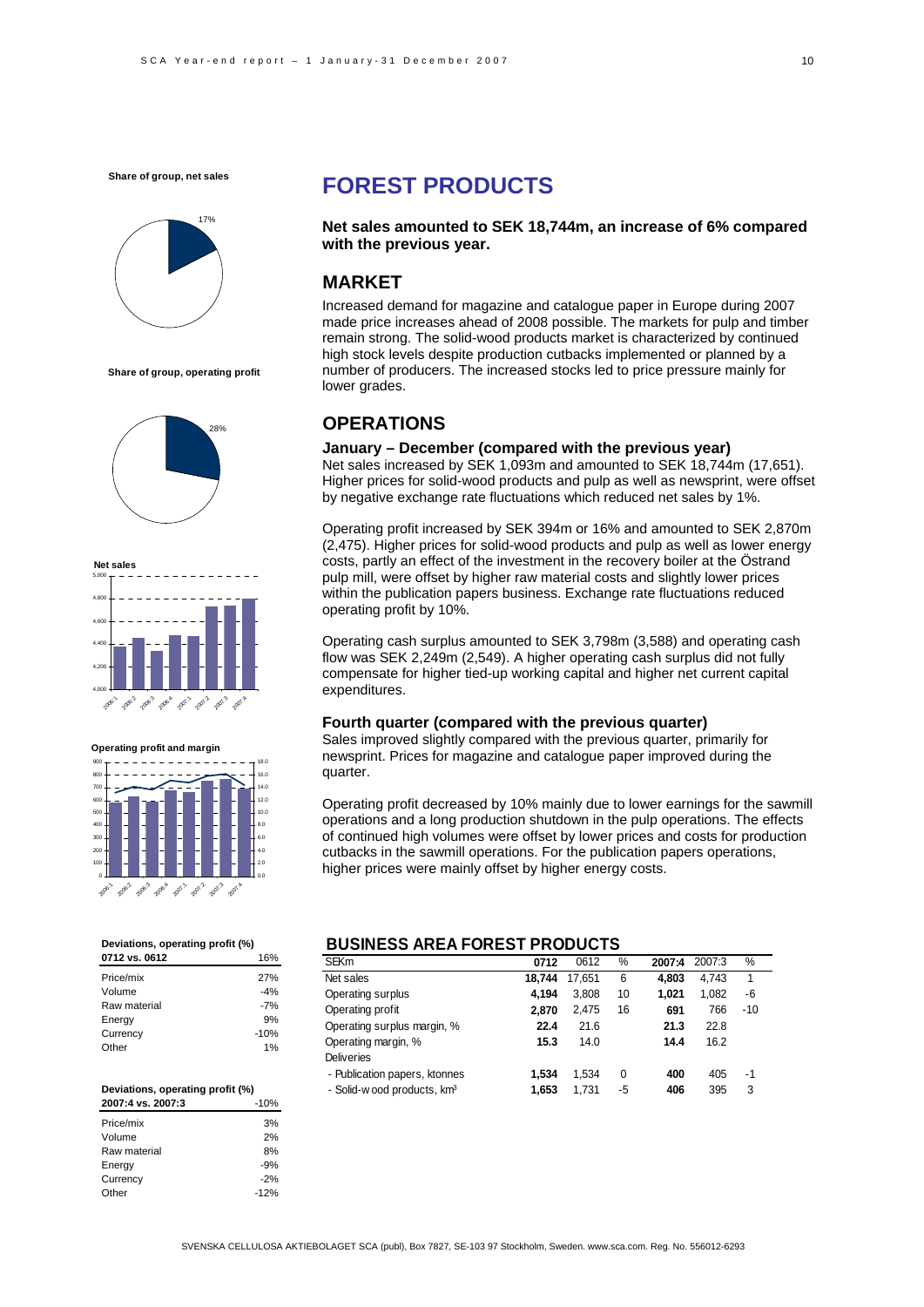### **SHARE DISTRIBUTION**

The Annual General Meeting decided to carry out a split whereby each existing share was divided into three shares of the same class. The split was carried out on 9 May 2007.

| 31 December 2007            | Class A     | Class B     | Total       |
|-----------------------------|-------------|-------------|-------------|
| Registered number of shares | 112.905.207 | 592.204.887 | 705.110.094 |
| - of which treasury shares  |             | 3.154.812   | 3.154.812   |

During the quarter no Class A shares were converted to Class B shares. At the end of the quarter, the proportion of Class A shares was 16.0%. As a result of the exercise of employee options, the number of treasury shares was reduced to 3,154,812 (3,759,414) during the year.

Calculated according to IFRS recommendations, the effects of outstanding employee option programmes correspond to a maximum dilution of 0.04%, which was taken into account when calculating earnings per share for the period.

### **RISKS AND UNCERTAINTIES**

SCA's financial risk management is presented in the 2006 Annual report on pages 66–69. The Group's operations and the inherent risks are described in other sections of the Annual Report. No significant changes have occurred that have changed the risks as reported in the Annual Report.

#### **Strategic risks**

Risks in conjunction with company acquisitions are analyzed in the due diligence processes that SCA carries out prior to all acquisitions. Acquisitions that might affect the assessment of SCA's financial and operational risks are described under the heading "Acquisitions and Divestitures" in this report.

#### **Operational risks**

Management of operational risks is primarily carried out by SCA's business managers. SCA's internal audit function is tasked with examining compliance with internal control processes.

# **RELATED PARTY TRANSACTIONS**

No transactions have been carried out between SCA and related parties that had a material impact on the company's financial position and results.

### **ACCOUNTING PRINCIPLES**

This year-end report is prepared according to IAS 34 and according to the Swedish Financial Accounting Standards Council's standard RR 31 and, with regard to the Parent Company, RR 32. The accounting principles applied comply with those presented in the 2006 Annual Report.

### **FUTURE REPORTS**

In 2008, interim reports will be published on 29 April, 24 July and 29 October.

#### **NOMINATION COMMITTEE**

The Nomination Committee, whose tasks include providing proposals regarding the composition of SCA's Board of Directors to the 2008 Annual General Meeting, comprises Carl-Olof By, AB Industrivärden, Chairman of the Nomination Committee, Curt Källströmer, Handelsbanken's funds and foundations, Anders Oscarsson, SEB funds, Hans Sterte, Skandia Liv, Magnus Landare, Alecta and Sverker Martin-Löf, Chairman of SCA.

### **ANNUAL GENERAL MEETING**

The Annual General Meeting of SCA will be held in Stockholm on Tuesday, 8 April 2008 at 15:00 CET. Venue: Aula Magna, Stockholm University.

Stockholm, 30 January 2008 SVENSKA CELLULOSA AKTIEBOLAGET SCA (publ)

Jan Johansson President and CEO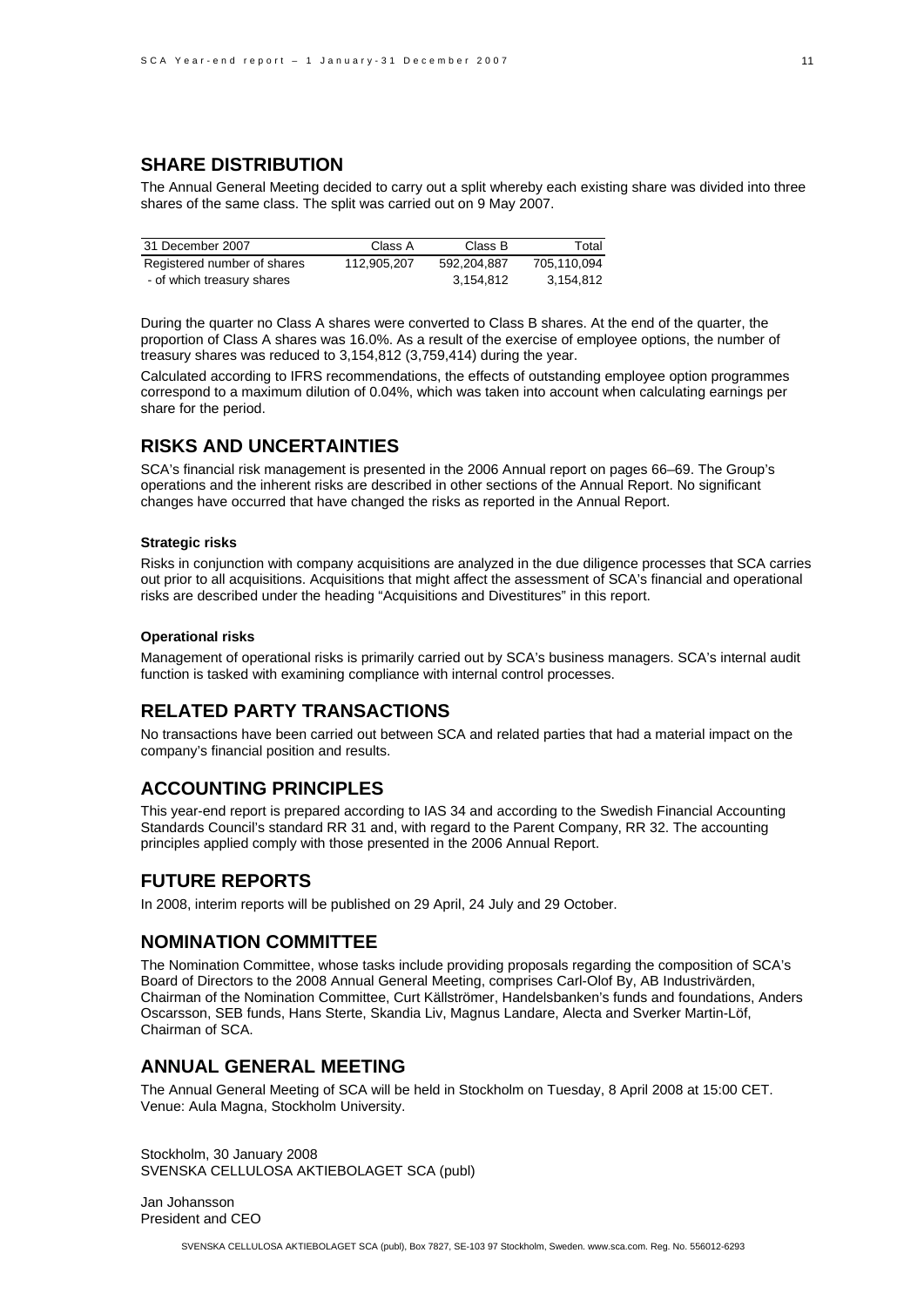### **OPERATING CASH FLOW ANALYSIS**

| <b>SEKm</b>                                  | 0712      | 0612      |
|----------------------------------------------|-----------|-----------|
| Operating cash surplus                       | 15,286    | 14,123    |
| Change in working capital                    | $-1,299$  | $-794$    |
| Current capital expenditures, net            | $-5,165$  | $-5,672$  |
| Restructuring costs, etc.                    | $-695$    | $-1,353$  |
| Operating cash flow                          | 8,127     | 6,304     |
|                                              |           |           |
| <b>Financial items</b>                       | $-1,910$  | $-1,672$  |
| Income taxes paid                            | $-1,719$  | $-1,770$  |
| Other                                        | 10        | -90       |
| Cash flow from current operations            | 4,508     | 2,772     |
|                                              |           |           |
| Acquisitions                                 | $-4,545$  | $-323$    |
| Strategic capital expenditures, fixed assets | $-1,342$  | $-935$    |
| Strategic structural expenditures            | $\Omega$  | $-24$     |
| <b>Divestments</b>                           | 2,852     | 48        |
| Cash flow before dividend                    | 1.473     | 1,538     |
| Dividend                                     | $-2,939$  | $-2,625$  |
| Cash flow after dividend                     | $-1,466$  | $-1,087$  |
| Sale of treasury shares                      | 55        | 79        |
| Net cash flow                                | $-1,411$  | $-1,008$  |
|                                              |           |           |
| Net debt at the start of the period          | $-36,399$ | $-39,826$ |
| Net cash flow                                | $-1,411$  | $-1,008$  |
| Remeasurement to equity                      | 1,013     | 2,426     |
| Currency effects                             | $-571$    | 2,009     |
| Net debt at the end of the period            | $-37,368$ | $-36,399$ |
|                                              |           |           |
| Debt/equity ratio                            | 0.58      | 0.62      |
| Debt payment capacity, %                     | 35        | 29        |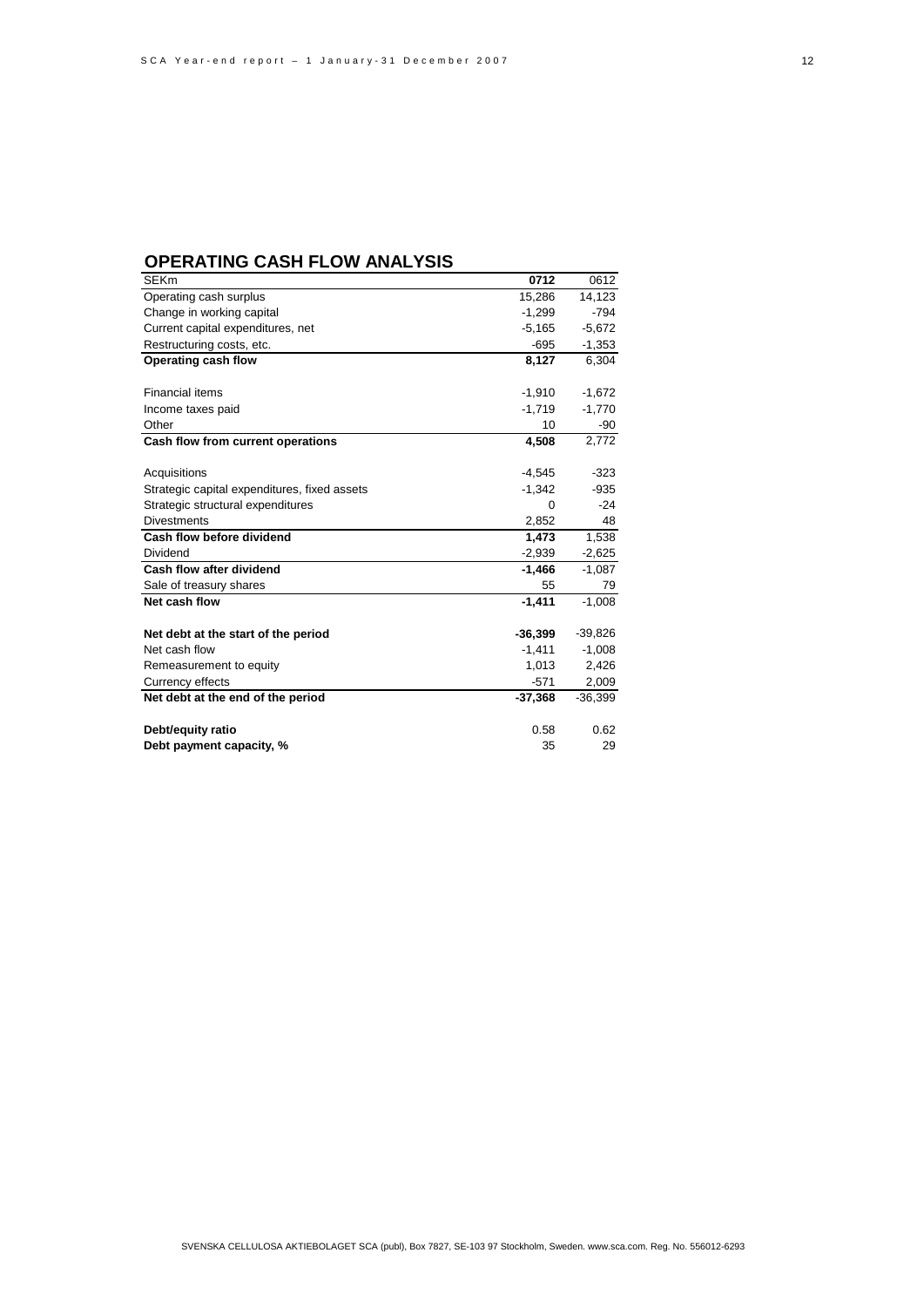# **CASH FLOW STATEMENT**

| SEKm                                                                           | 0712               | 0612             |
|--------------------------------------------------------------------------------|--------------------|------------------|
|                                                                                |                    |                  |
| <b>Operating activities</b>                                                    |                    |                  |
| Profit before tax                                                              | 8,237              | 6,833            |
| Adjustment for non-cash items <sup>1</sup>                                     | 4,470              | 4,188<br>11,021  |
| Paid tax                                                                       | 12,707<br>$-1,719$ | $-1,770$         |
| Cash flow from operating activities before changes in working capital          | 10,988             | 9,251            |
|                                                                                |                    |                  |
| Cash flow from changes in working capital                                      |                    |                  |
| Change in inventories                                                          | $-1,765$           | -801             |
| Change in operating receivables                                                | $-1,968$           | $-1,407$         |
| Change in operating liabilities                                                | 2,480              | 1,414            |
| Cash flow from operating activities                                            | 9,735              | 8,457            |
| <b>Investing activities</b>                                                    |                    |                  |
| Acquisition of operations                                                      | -4,371             | -323             |
| Sold operations                                                                | 2,785              | 48               |
| Acquisition tangible and intangible assets                                     | $-6,991$           | $-7,081$         |
| Sale of tangible assets                                                        | 502                | 503              |
| Payment of loans to external parties                                           | -397               | $-1,146$         |
| Cash flow from investing activities                                            | $-8,472$           | $-7,999$         |
|                                                                                |                    |                  |
| <b>Financing activities</b>                                                    |                    |                  |
| Sale of treasury shares                                                        | 55                 | 79               |
| Borrowings                                                                     | 3,015              | 2,084            |
| Dividends paid<br>Cash flow from financing activities                          | $-2,939$<br>131    | $-2,625$<br>-462 |
|                                                                                |                    |                  |
| Cash flow for the period                                                       | 1,394              | -4               |
| Cash and cash equivalents at the beginning of the year                         | 1,599              | 1,684            |
| Exchange differences in cash and cash equivalents                              | 30                 | -81              |
| Cash and cash equivalents at the end of the period                             | 3,023              | 1,599            |
|                                                                                |                    |                  |
| Reconciliation with operating cash flow analysis                               |                    |                  |
|                                                                                |                    |                  |
| Cash flow for the period<br>Deducted items:                                    | 1,394              | -4               |
| Payment of loans to external parties                                           | 397                | 1,146            |
| <b>Borrowings</b>                                                              | $-3,015$           | $-2,084$         |
| <b>Added items:</b>                                                            |                    |                  |
| Net debt in acquired and divested operations                                   | $-107$             | 0                |
| Accrued interest                                                               | $-62$              | $-37$            |
| Investments through finance leases                                             | $-18$              | -29              |
| Net cash flow according to operating cash flow analysis                        | $-1,411$           | $-1,008$         |
|                                                                                |                    |                  |
| Depreciation and write-downs, fixed assets                                     | 9,720              | 6,185            |
| Fair value valuation of forest assets                                          | $-5,645$           | -304             |
| Unpaid related to efficiency programmes                                        | 1,330              |                  |
| Payments related to efficiency programmes previously recognized as liabilities | -684               | $-1,353$         |
| Other                                                                          | $-251$             | -340             |
| Total                                                                          | 4,470              | 4,188            |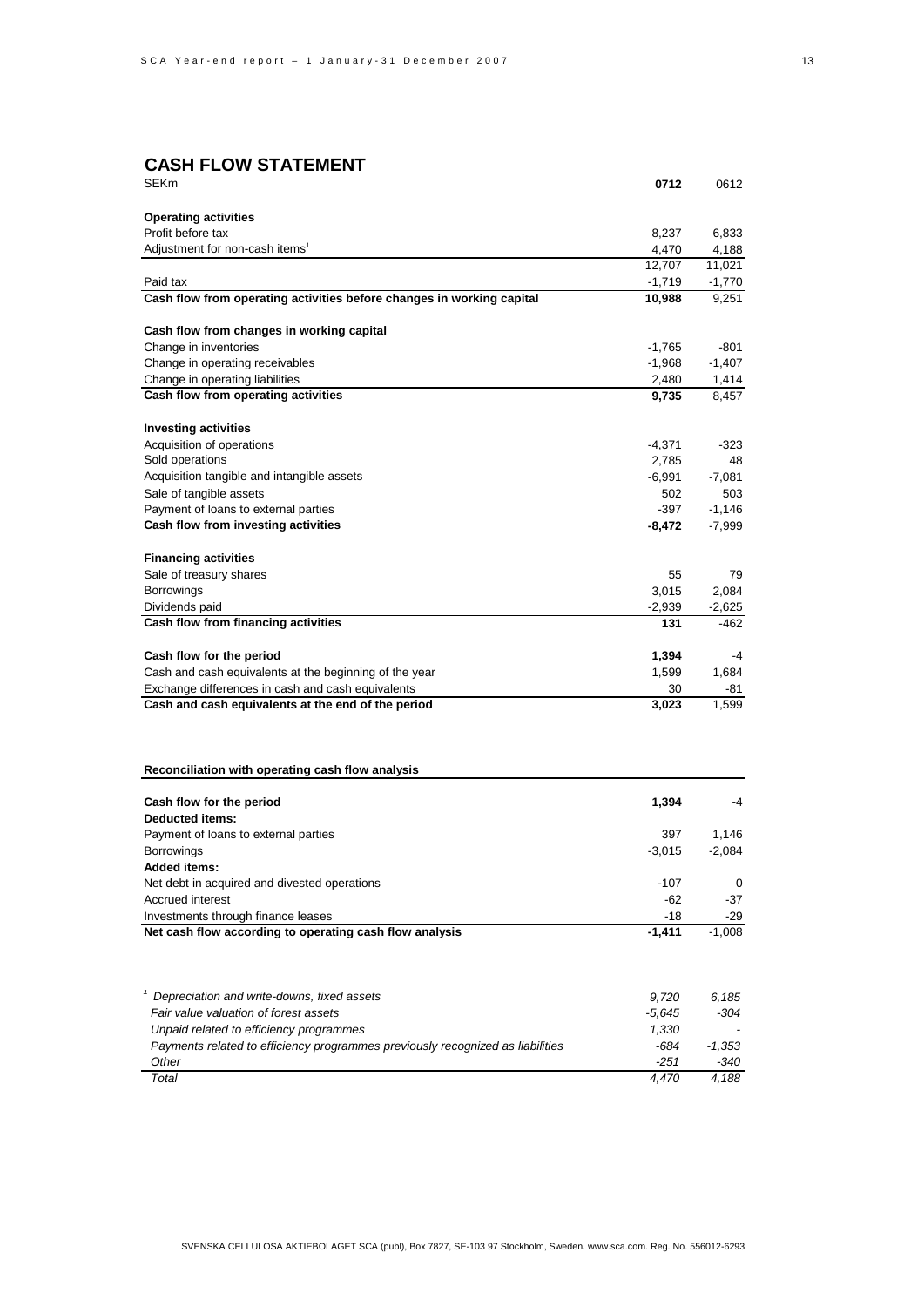# **CONSOLIDATED INCOME STATEMENT**

| <b>SEKm</b>                                                    | 2007:4    | 2006:4   | 2007:3    | 0712      | 0612      |
|----------------------------------------------------------------|-----------|----------|-----------|-----------|-----------|
| Net sales                                                      | 27,808    | 25,650   | 26,362    | 105,913   | 101,439   |
| Other income                                                   | 664       | 730      | 515       | 2,231     | 2,305     |
| Change in fair value of biological assets <sup>1</sup>         | 5,327     | 43       | 107       | 5,645     | 304       |
| Change in inventories of finished goods and                    |           |          |           |           |           |
| work in progress                                               | $-515$    | $-326$   | $-116$    | $-506$    | $-590$    |
| Work performed and capitalized                                 | 19        | 8        | 48        | 182       | 156       |
| Raw materials and consumables <sup>2</sup>                     | $-10,240$ | $-8,901$ | $-10,004$ | $-39,743$ | $-35,405$ |
| Personnel costs <sup>3</sup>                                   | $-5,930$  | $-4,870$ | $-4,802$  | $-20,584$ | $-19,761$ |
| Other operating expenses <sup>4</sup>                          | $-9,114$  | $-8,516$ | $-8,054$  | $-33,320$ | $-33,783$ |
| Depreciation                                                   | $-1,602$  | $-1,532$ | $-1,534$  | $-6,186$  | $-6,151$  |
| Impairments <sup>5</sup>                                       | $-3,541$  | $-29$    | -8        | $-3,534$  | $-34$     |
| Share of profits of associated companies                       | 15        | 4        | 12        | 49        | 25        |
| <b>Operating profit</b>                                        | 2,891     | 2,261    | 2,526     | 10,147    | 8,505     |
| <b>Financial items</b>                                         | $-549$    | -458     | $-507$    | $-1,910$  | $-1,672$  |
| Profit before tax                                              | 2,342     | 1,803    | 2,019     | 8,237     | 6,833     |
| $\text{Tax}^6$                                                 | $-204$    | $-352$   | 0         | $-1,076$  | $-1,366$  |
| Net profit for the period                                      | 2,138     | 1,451    | 2,019     | 7,161     | 5,467     |
| Earnings attributable to:                                      |           |          |           |           |           |
| Equity holders of the Parent Company                           | 2,130     | 1,443    | 2,014     | 7,138     | 5,437     |
| Minority interests                                             | 8         | 8        | 5         | 23        | 30        |
| Earnings per share, SEK - equity holders of the Parent Company |           |          |           |           |           |
| - before dilution effects                                      | 3.03      | 2.06     | 2.87      | 10.17     | 7.76      |
| - after dilution effects                                       | 3.03      | 2.05     | 2.87      | 10.16     | 7.75      |
| Average no. of shares before dilution, millions                | 701.8     | 701.1    | 701.8     | 701.8     | 701.1     |
| Warrants                                                       | 0.4       | 0.4      | 0.4       | 0.4       | 0.4       |
| Average no. of shares after dilution                           | 702.2     | 701.5    | 702.2     | 702.2     | 701.5     |
|                                                                |           |          |           |           |           |
| Specification of items affecting comparability                 |           |          |           |           |           |
| Change in fair value of biological assets                      | 5,173     |          |           | 5,173     |           |
| <sup>2</sup> Raw materials and consumables                     | $-111$    |          |           | $-111$    |           |
| <sup>3</sup> 'Personnel costs                                  | $-867$    |          |           | -867      |           |
| <sup>4</sup> Other operating expenses                          | $-353$    |          |           | $-353$    |           |
| <sup>5</sup> Impairments                                       | $-3,542$  |          |           | $-3,542$  |           |
| $6$ Tax                                                        | $-47$     |          |           | $-47$     |           |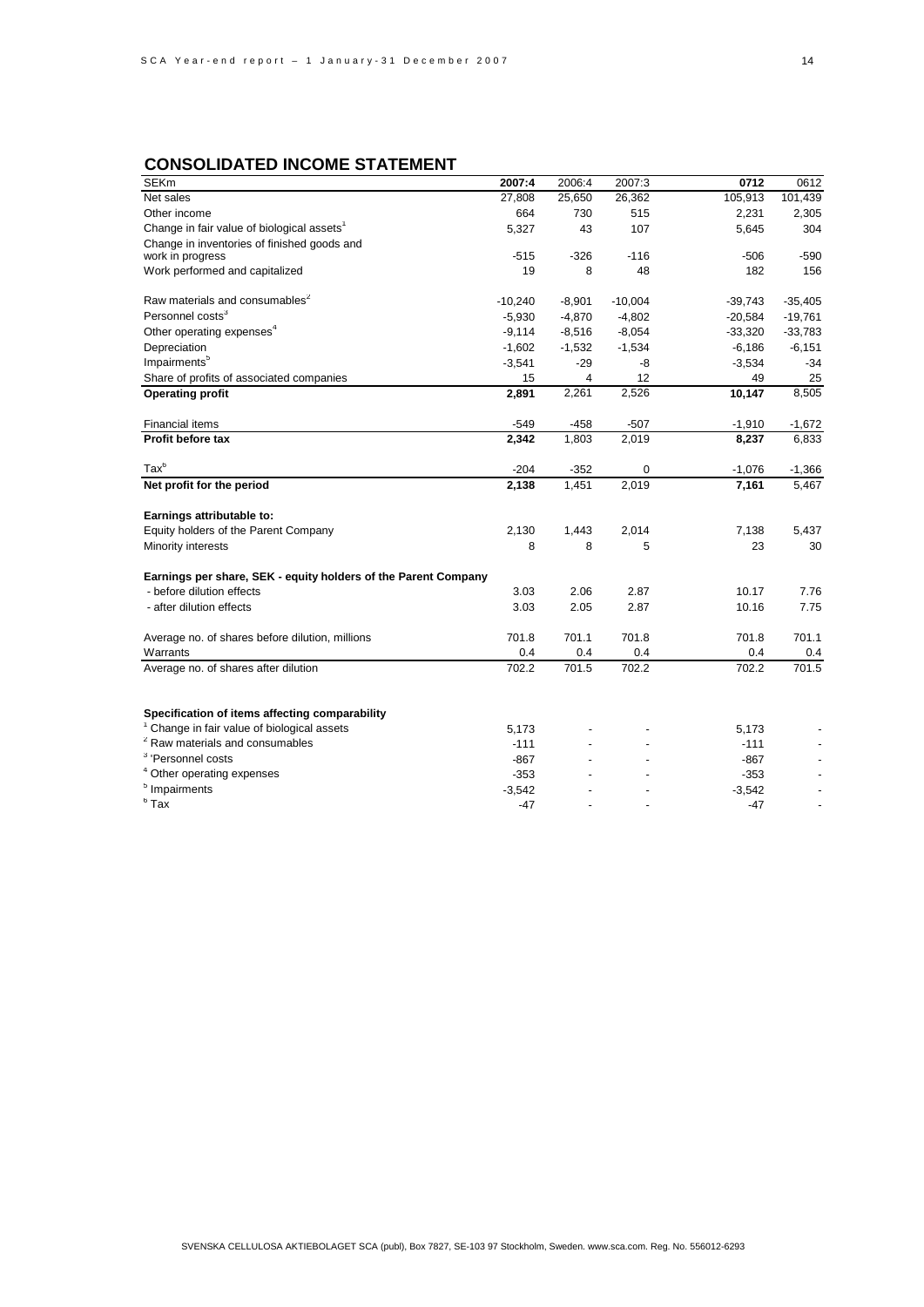# **CONSOLIDATED STATEMENT OF RECOGNIZED INCOME AND EXPENSE**

| <b>SEKm</b>                                                                    | 0712           | 0612     |
|--------------------------------------------------------------------------------|----------------|----------|
| Actuarial gains and losses related to pensions, incl. payroll tax              | 1,230          | 2,351    |
| Available-for-sale financial assets:                                           |                |          |
| - Gains from fair value measurement taken to equity                            | $-255$         | 210      |
| - Transferred to income statement at sale                                      | $-34$          | $-38$    |
| Cash flow hedges                                                               |                |          |
| - Gains from remeasurement of derivatives taken to equity                      | 63             | 58       |
| - Transferred to profit or loss for the period                                 | -25            | -99      |
| Transferred to cost of hedged investments                                      | $\overline{2}$ | 5        |
| Translation difference in foreign operations                                   | 23             | $-2,461$ |
| Gains from hedging of net investments in foreign operations                    | 360            | $-352$   |
| Tax on items taken to/transferred from equity                                  | $-308$         | $-705$   |
| Total transactions taken to equity                                             | 1.056          | $-1,031$ |
| Net profit for the period recognized in the income statement                   | 7,161          | 5,467    |
| Total income and expenses recognized for the period                            | 8,217          | 4,436    |
| Attributable to:                                                               |                |          |
| - Equity holders of the Parent Company                                         | 8,158          | 4,444    |
| - Minority interests                                                           | 59             | -8       |
|                                                                                | 8,217          | 4,436    |
| Other changes in equity                                                        |                |          |
| - sale of treasury shares                                                      | 55             | 79       |
| - dividend                                                                     | $-2,939$       | $-2,625$ |
| - change in Group structure                                                    | $-17$          | $-41$    |
| - remeasurement owned portion at successive acquisitions, within window period | 0              | 4        |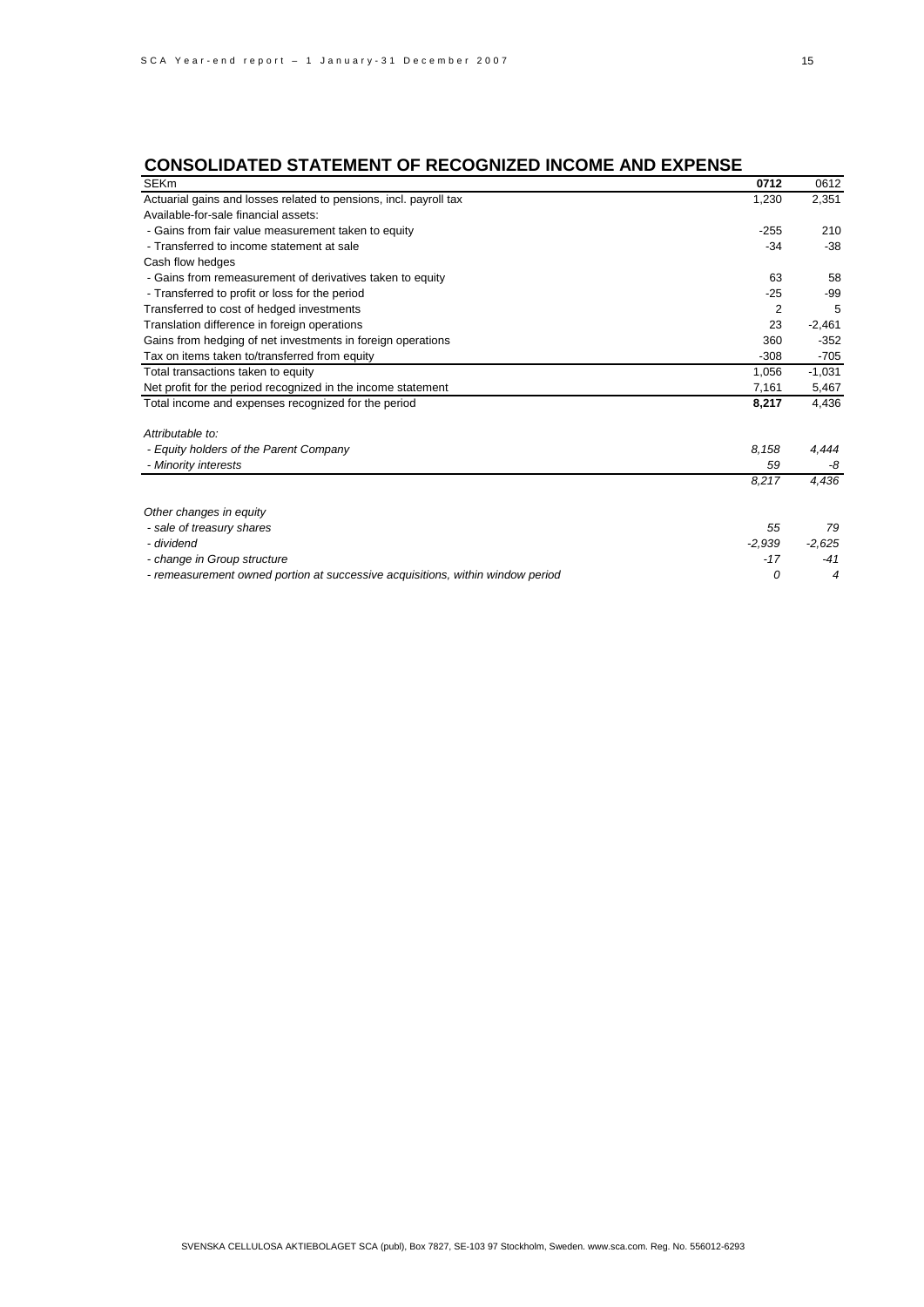|                                                                                  | 31 December 2007 | 31 December 2006 |
|----------------------------------------------------------------------------------|------------------|------------------|
|                                                                                  | <b>SEKm</b>      | <b>SEKm</b>      |
| <b>Assets</b>                                                                    |                  |                  |
| Goodwill                                                                         | 18,161           | 16,997           |
| Other intangible assets                                                          | 3,455            | 3,054            |
| Tangible assets                                                                  | 80,352           | 74,670           |
| Shares and participations                                                        | 1,018            | 518              |
| Non-current financial assets <sup>1</sup>                                        | 3,663            | 2,970            |
| Other non-current receivables                                                    | 1,164            | 861              |
| Total non-current assets                                                         | 107,813          | 99,070           |
|                                                                                  |                  |                  |
| Operating receivables and inventories                                            | 33,793           | 29,907           |
| <b>Current financial assets</b>                                                  | 366              | 409              |
| Non-current assets held for sale                                                 | 55               | 2,559            |
| Cash and cash equivalents                                                        | 3,023            | 1,599            |
| <b>Total current assets</b>                                                      | 37,237           | 34,474           |
| <b>Total assets</b>                                                              | 145,050          | 133,544          |
|                                                                                  |                  |                  |
| <b>Equity</b>                                                                    |                  |                  |
| Equity holders of the Parent Company                                             | 63,590           | 58,299           |
| Minority interests                                                               | 689              | 664              |
|                                                                                  | 64,279           | 58,963           |
| <b>Total equity</b>                                                              |                  |                  |
| Liabilities                                                                      |                  |                  |
|                                                                                  |                  |                  |
| Provisions for pensions                                                          | 1,987            | 2,793            |
| Other provisions                                                                 | 12,212           | 11,447           |
| Non-current financial liabilities                                                | 20,247           | 16,852           |
| Other non-current liabilities                                                    | 133              | 157              |
| <b>Total non-current liabilities</b>                                             | 34,579           | 31,249           |
|                                                                                  |                  |                  |
| Current financial liabilities <sup>2</sup>                                       | 21,943           | 21,537           |
| Non-current liabilities held for sale                                            | 0                | 55               |
| Operating liabilities                                                            | 24,249           | 21,740           |
| <b>Total current liabilities</b>                                                 | 46,192           | 43,332           |
| <b>Total liabilities</b>                                                         | 80,771           | 74,581           |
| <b>Total equity and liabilities</b>                                              | 145,050          | 133,544          |
|                                                                                  |                  |                  |
| Debt/equity ratio                                                                | 0.58             | 0.62             |
| Visible equity/assets ratio                                                      | 44%              | 44%              |
|                                                                                  |                  |                  |
| Return on capital employed, %                                                    | 11               | 9                |
| Return on equity, %                                                              | 12               | 9                |
|                                                                                  |                  |                  |
| <sup>1</sup> Of which pension assets                                             | 2,137            | 1,419            |
| <sup>2</sup> Contracted committed credit lines amount to SEK 25,821m.            |                  |                  |
|                                                                                  |                  |                  |
|                                                                                  |                  |                  |
| Capital employed                                                                 | 101,647          | 95,362           |
| - of which working capital                                                       | 11,623           | 9,870            |
|                                                                                  |                  |                  |
| Net debt                                                                         | 37,368           | 36,399           |
| Shareholders' equity                                                             | 64,279           | 58,963           |
|                                                                                  |                  |                  |
| Provisions for restructuring costs are included in the balance sheet as follows: |                  |                  |
| - Other provisions                                                               | 869              | 423              |
| - Operating liabilities                                                          | 1,040            | 797              |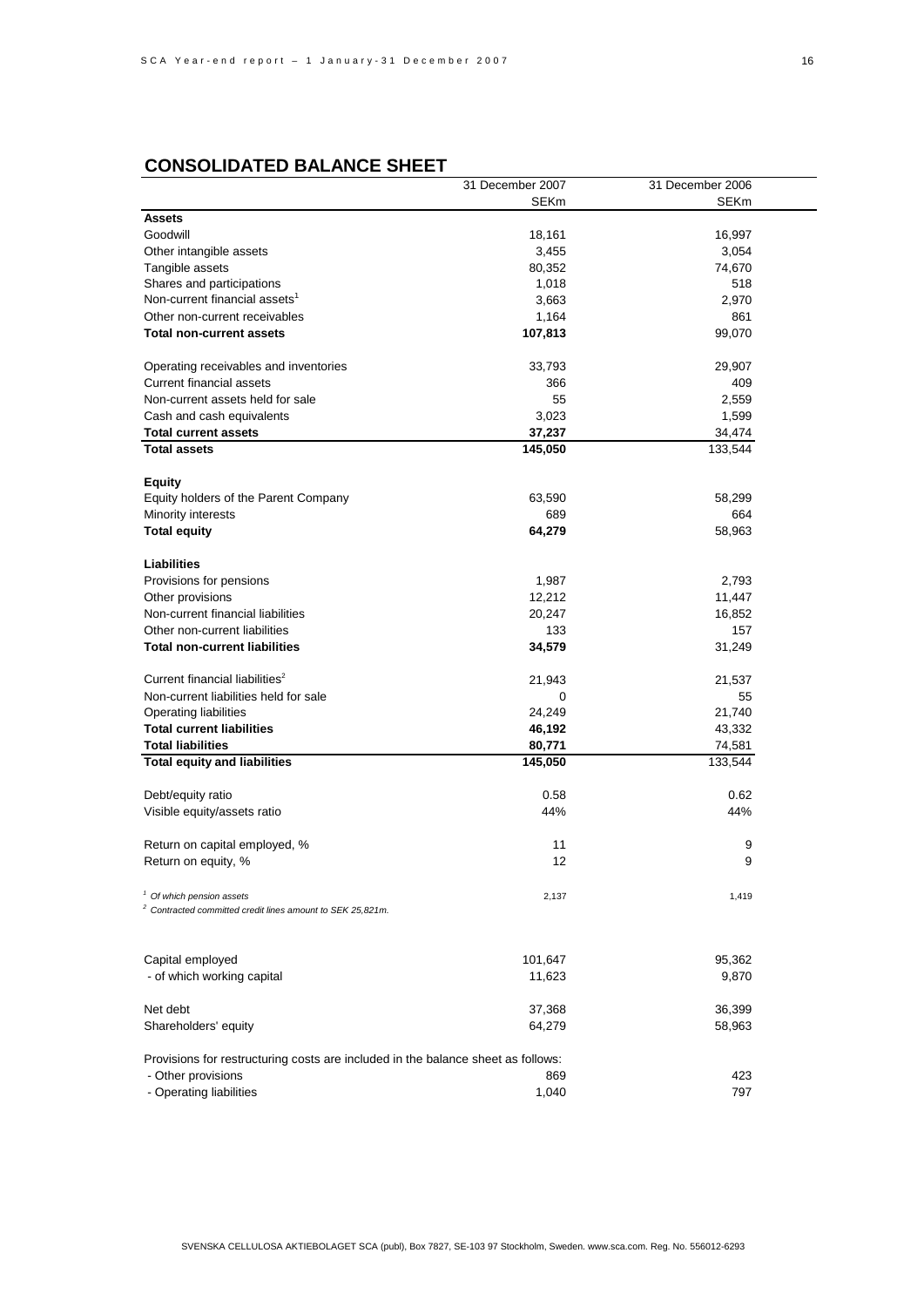# **NET SALES**

| <b>SEKm</b>                            | 2007:4 | 2007:3 | 2007:2 | 2007:1 | 2006:4 | 2006:3 | 2006:2 | 2006:1 |
|----------------------------------------|--------|--------|--------|--------|--------|--------|--------|--------|
| Personal Care                          | 5,706  | 5,510  | 5,554  | 5,331  | 5.429  | 5.246  | 5.249  | 5,348  |
| Tissue                                 | 9,343  | 8,204  | 8,060  | 7,725  | 7,844  | 7,743  | 7,787  | 7,962  |
| Packaging                              | 8.494  | 8.434  | 8,229  | 8,571  | 8.445  | 8.288  | 8,231  | 8,389  |
| <b>Forest Products</b>                 | 4.803  | 4.743  | 4.726  | 4.472  | 4.480  | 4,339  | 4.454  | 4,378  |
| - Publication papers                   | 2,259  | 2,225  | 2.149  | 2,082  | 2,167  | 2,279  | 2,339  | 2,145  |
| - Pulp, timber and solid-wood products | 2.544  | 2,518  | 2,577  | 2,390  | 2,313  | 2,060  | 2.115  | 2,233  |
| Other                                  | 318    | 320    | 341    | 357    | 336    | 326    | 296    | 233    |
| Intra-group deliveries                 | $-856$ | $-849$ | $-782$ | -841   | $-884$ | $-847$ | $-723$ | $-910$ |
| <b>Total net sales</b>                 | 27.808 | 26.362 | 26.128 | 25,615 | 25.650 | 25.095 | 25.294 | 25.400 |

# **OPERATING SURPLUS**

| <b>SEKm</b>                                           | 2007:4 | 2007:3 | 2007:2 | 2007:1 | 2006:4 | 2006:3 | 2006:2 | 2006:1 |
|-------------------------------------------------------|--------|--------|--------|--------|--------|--------|--------|--------|
| <b>Personal Care</b>                                  | 1,036  | 995    | 991    | 933    | 961    | 925    | 939    | 950    |
| Tissue                                                | 1.092  | 1,022  | 966    | 869    | 913    | 944    | 924    | 850    |
| Packaging                                             | 1.102  | 1.044  | 1.003  | 1.063  | 1.024  | 988    | 888    | 854    |
| <b>Forest Products</b>                                | 1.021  | 1,082  | 1,088  | 1.003  | 1.008  | 911    | 970    | 919    |
| - Publication papers                                  | 318    | 327    | 347    | 337    | 412    | 371    | 456    | 426    |
| - Pulp, timber and solid-wood products                | 703    | 755    | 741    | 666    | 596    | 540    | 514    | 493    |
| Other <sup>'</sup>                                    | 3,768  | $-87$  | -88    | -85    | -88    | -83    | -80    | $-52$  |
| <b>Total operating surplus</b>                        | 8.019  | 4.056  | 3.960  | 3.783  | 3.818  | 3.685  | 3.641  | 3,521  |
| <sup>1</sup> lastudina itana affastina sanananakilitu |        |        |        |        |        |        |        |        |

<sup>1</sup> Including items affecting comparability

# **OPERATING PROFIT**

| <b>SEKm</b>                            | 2007:4 | 2007:3 | 2007:2 | 2007:1 | 2006:4 | 2006:3 | 2006:2 | 2006:1 |
|----------------------------------------|--------|--------|--------|--------|--------|--------|--------|--------|
| Personal Care                          | 781    | 742    | 758    | 679    | 726    | 681    | 693    | 699    |
| Tissue                                 | 508    | 464    | 413    | 339    | 358    | 431    | 401    | 300    |
| Packaging                              | 692    | 648    | 622    | 689    | 598    | 560    | 476    | 438    |
| <b>Forest Products</b>                 | 691    | 766    | 750    | 663    | 676    | 591    | 631    | 577    |
| - Publication papers                   | 124    | 143    | 141    | 128    | 208    | 168    | 237    | 205    |
| - Pulp, timber and solid-wood products | 566    | 623    | 609    | 535    | 468    | 423    | 394    | 372    |
| Other                                  | 219    | -94    | $-95$  | -88    | $-97$  | $-87$  | -88    | $-59$  |
| <b>Total operating profit</b>          | 2,891  | 2,526  | 2,448  | 2,282  | 2,261  | 2.176  | 2,113  | 1,955  |
| Financial items                        | $-549$ | $-507$ | $-435$ | $-419$ | $-458$ | $-423$ | $-405$ | $-386$ |
| <b>Profit before tax</b>               | 2.342  | 2,019  | 2.013  | 1,863  | 1,803  | 1,753  | 1,708  | 1,569  |
| Tax                                    | $-204$ | 0      | -443   | $-429$ | $-352$ | $-227$ | $-387$ | $-400$ |
| Net profit for the period              | 2.138  | 2.019  | 1.570  | 1.434  | 1.451  | 1.526  | 1.321  | 1.169  |

<sup>1</sup> Including items affecting comparability

# **OPERATING SURPLUS MARGIN**

| $\%$                                   | 2007:4 | 2007:3 | 2007:2 | 2007:1 | 2006:4 | 2006:3 | 2006:2 | 2006:1 |
|----------------------------------------|--------|--------|--------|--------|--------|--------|--------|--------|
| Personal Care                          | 18.2   | 18.1   | 17.8   | 17.5   | 17.7   | 17.6   | 17.9   | 17.8   |
| <b>Tissue</b>                          | 11.7   | 12.5   | 12.0   | 11.2   | 11.6   | 12.2   | 11.9   | 10.7   |
| Packaging                              | 13.0   | 12.4   | 12.2   | 12.4   | 12.1   | 11.9   | 10.8   | 10.2   |
| <b>Forest Products</b>                 | 21.3   | 22.8   | 23.0   | 22.4   | 22.5   | 21.0   | 21.8   | 21.0   |
| - Publication papers                   | 14.1   | 14.7   | 16.1   | 16.2   | 19.0   | 16.3   | 19.5   | 19.9   |
| - Pulp, timber and solid-wood products | 27.6   | 30.0   | 28.8   | 27.9   | 25.8   | 26.2   | 24.3   | 22.1   |

# **OPERATING MARGIN**

| %                                      | 2007:4 | 2007:3 | 2007:2 | 2007:1 | 2006:4 | 2006:3 | 2006:2 | 2006:1 |
|----------------------------------------|--------|--------|--------|--------|--------|--------|--------|--------|
| Personal Care                          | 13.7   | 13.5   | 13.6   | 12.7   | 13.4   | 13.0   | 13.2   | 13.1   |
| <b>Tissue</b>                          | 5.4    | 5.7    | 5.1    | 4.4    | 4.6    | 5.6    | 5.1    | 3.8    |
| Packaging                              | 8.1    | 7.7    | 7.6    | 8.0    | 7.1    | 6.8    | 5.8    | 5.2    |
| <b>Forest Products</b>                 | 14.4   | 16.2   | 15.9   | 14.8   | 15.1   | 13.6   | 14.2   | 13.2   |
| - Publication papers                   | 5.5    | 6.4    | 6.6    | 6.1    | 9.6    | 7.4    | 10.1   | 9.6    |
| - Pulp, timber and solid-wood products | 22.3   | 24.7   | 23.6   | 22.4   | 20.2   | 20.5   | 18.6   | 16.7   |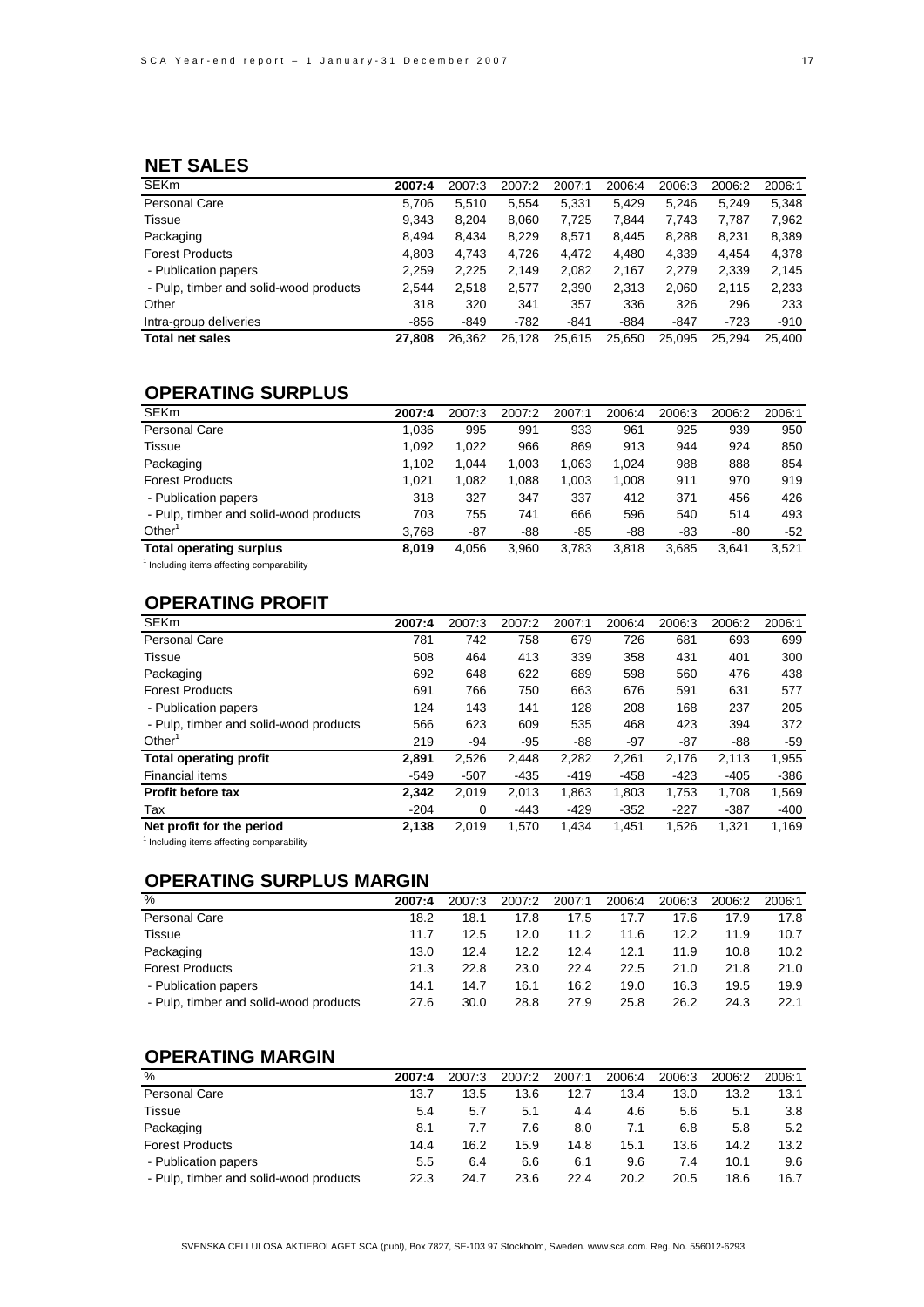# **INCOME STATEMENT PARENT COMPANY**

| <b>SEKm</b>               | 0712   | 0612   |
|---------------------------|--------|--------|
| Net sales                 | 142    | 97     |
| Operating expenses        | $-655$ | -437   |
| <b>Operating profit</b>   | $-513$ | $-340$ |
| Financial items           | 95     | 738    |
| <b>Profit before tax</b>  | $-418$ | 398    |
| Appropriations and taxes  | 601    | 385    |
| Net profit for the period | 183    | 783    |

# **BALANCE SHEET PARENT COMPANY**

|                                     | 31 December 2007 | 31 December 2006 |
|-------------------------------------|------------------|------------------|
|                                     | <b>SEKm</b>      | <b>SEKm</b>      |
| Intangible assets                   | 5                | 11               |
| Tangible assets                     | 6,205            | 6,129            |
| <b>Financial investments</b>        | 62,576           | 62,346           |
| Total fixed assets                  | 68,786           | 68,486           |
| Total current assets                | 1,604            | 1,474            |
| <b>Total assets</b>                 | 70,390           | 69,960           |
|                                     |                  |                  |
| Restricted equity                   | 10,996           | 10,996           |
| Unrestricted equity                 | 9,496            | 11,930           |
| Total shareholders' equity          | 20,492           | 22,926           |
| Untaxed reserves                    | 128              | 124              |
| Provisions                          | 1,330            | 1,575            |
| Long-term liabilities               | 0                | $\Omega$         |
| <b>Current liabilities</b>          | 48,440           | 45,335           |
| <b>Total equity and liabilities</b> | 70,390           | 69,960           |

# **Summary preliminary acquisition balance sheet:**

**P&G European Tissue operations**

| <b>SEKm</b>                                          | Market |
|------------------------------------------------------|--------|
|                                                      | Value  |
| Intangible assets                                    | 818    |
| Tangible assets                                      | 1,561  |
| Other non-current receivables                        | 29     |
| <b>Fixed assets</b>                                  | 2,408  |
|                                                      |        |
| Operating receivables and inventories                | 264    |
| Cash & cash equivalents                              | 2      |
| <b>Current assets</b>                                | 266    |
| Assets                                               | 2,674  |
|                                                      |        |
| <b>Equity &amp; liabilities</b>                      | 135    |
| <b>Non-current liabilities</b>                       | 110    |
| <b>Current liabilities</b>                           | 25     |
|                                                      |        |
| Net asset value                                      | 2,539  |
| Goodwill                                             | 653    |
| <b>Final acquisition price</b>                       | 3,192  |
| Unpaid acquisition costs                             | 5      |
| Total acquisition price - payment                    | 3,187  |
| Less cash & cash equivalents in acquired companies   | $-2$   |
| Plus acquired debt including provisions for pensions | 104    |
| Acquisition of operations for the year               | 3,289  |